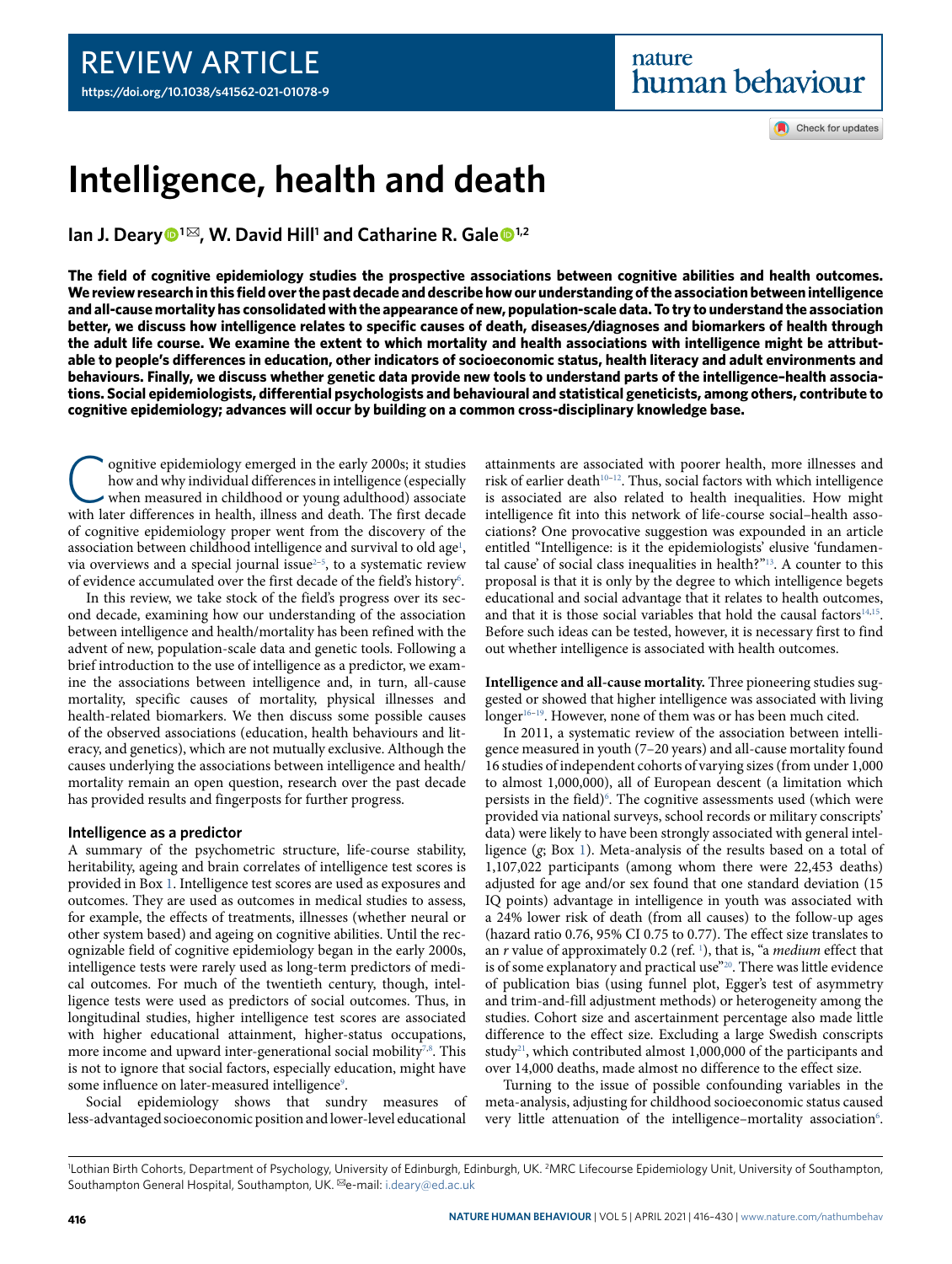### <span id="page-1-0"></span>**Box 1 | Psychometric intelligence: an overview**

The exposure variable in this review is intelligence, also known as mental ability, cognitive ability, cognitive functioning, intelligence quotient (IQ, which also has a technical, psychometric meaning) and so forth<sup>[122](#page-14-0)</sup>. People's differences in intelligence are measured using psychometric tests of cognitive functions. Individual cognitive epidemiology studies tend to use different tests from each other. Therefore, we now explain the phenotypic structure and some psychometric characteristics of intelligence measures.

The hierarchy of cognitive variation. Cognitive tests are sometimes deliberately broad (those with varied items assessing a number of different cognitive skills) and sometimes narrower (aiming at specific cognitive capabilities). Almost all cognitive tests (both broad and narrow) show positive correlations; people who are good at one type of cognitive test tend also to be good at all the others. This consistent finding led to the widely accepted hierarchical view of variation in human cognitive capabilities $123$ (Fig. [1\)](#page-1-1). When a diverse set of cognitive tests is given to a large sample of individuals, the variance can be identified on at least three levels. The universal positive association among cognitive tests' scores means that about 40% of total test variance is general. That is, there is a general tendency for people to do well on all tests, sometimes called general intelligence or just 'g'. This was discovered<sup>[124](#page-14-2)</sup> and expounded<sup>[125](#page-14-3)</sup> by Spearman. Below that pinnacle of the hierarchy, some tests that assess similar cognitive capabilities correlate better with each other than with tests that assess different capabilities. These pools of variance are called cognitive domains, such as visuospatial reasoning, memory, processing speed, verbal ability and so forth. The domain level of variance accounts for a smaller percentage of individual differences than does  $\varrho$ . Below  $\varrho$  and cognitive domains, there is remaining

variance that is specific to the ability to carry out individual tests. This level of variance also includes error of measurement. The practical upshot of the hierarchy of variance is that, even when a cognitive test is thought to be assessing a specific cognitive skill, it is still, to a greater or lesser extent, assessing  $g$  and one or more cognitive domains.

Intelligence's stability, heritability, ageing and brain associations. Whether assessed using a g factor created by data reduction from a number of correlated cognitive tests, or from the score on an omnibus intelligence test, or from the score on a test that has a high  $g$  loading, individual differences in intelligence have some well-established psychometric characteristics. Intelligence test scores are substantially stable across the life course, with about 50% of variance being shared between childhood and the eighth  $decade<sup>126</sup>$  $decade<sup>126</sup>$  $decade<sup>126</sup>$ ; much of that stability is accounted for by genetic fac-tors<sup>[112](#page-14-5)</sup>. They are substantially heritable, with additive genetic con-tributions to g that rise from around 30% or less in childhood<sup>[94](#page-13-0)</sup> to about  $70\%$  in adulthood<sup>[94,](#page-13-0)[95](#page-13-1)</sup>. By adulthood, the contribution of shared environment is small. Much of the heritability of cognitive test variance is on the  $g$  factor<sup>[127](#page-14-6)</sup>. There are mean declines from young adulthood to older age in some cognitive domains, for example, abstract reasoning, processing speed and some aspects of memory<sup>[128](#page-14-7)</sup>. Collectively, they are referred to as 'fluid intelligence'. The effects of age tend substantially to be on the general variance among these capabilities<sup>[129](#page-14-8)</sup>. There is little age-related decline in mean performance in some others, such as vocabulary, general knowledge and some numerical skills<sup>[128](#page-14-7)</sup>. These are known collectively as 'crystallized intelligence'. There is a modest association (around  $0.3$ ) between g and brain volume and some other aspects of brain structure, such as white-matter health<sup>[130](#page-14-9)</sup>.



<span id="page-1-1"></span>**Fig. 1 | the hierarchical model of intelligence.** The named domains are examples of those that often appear in analyses of multiple cognitive tests. The arrows from domains to specific tests represent loadings (like correlations) of a variable number of tests. The arrows from general intelligence (*g*) to the domains represent the loadings (like correlations) of the domains on *g*. A key point to understand is that being good at any one specific test (for example, a narrow test of visuospatial reasoning) can mean being generally intelligent, being good at that domain of thinking, just being good at that specific test, and/or having some luck on the day of the test.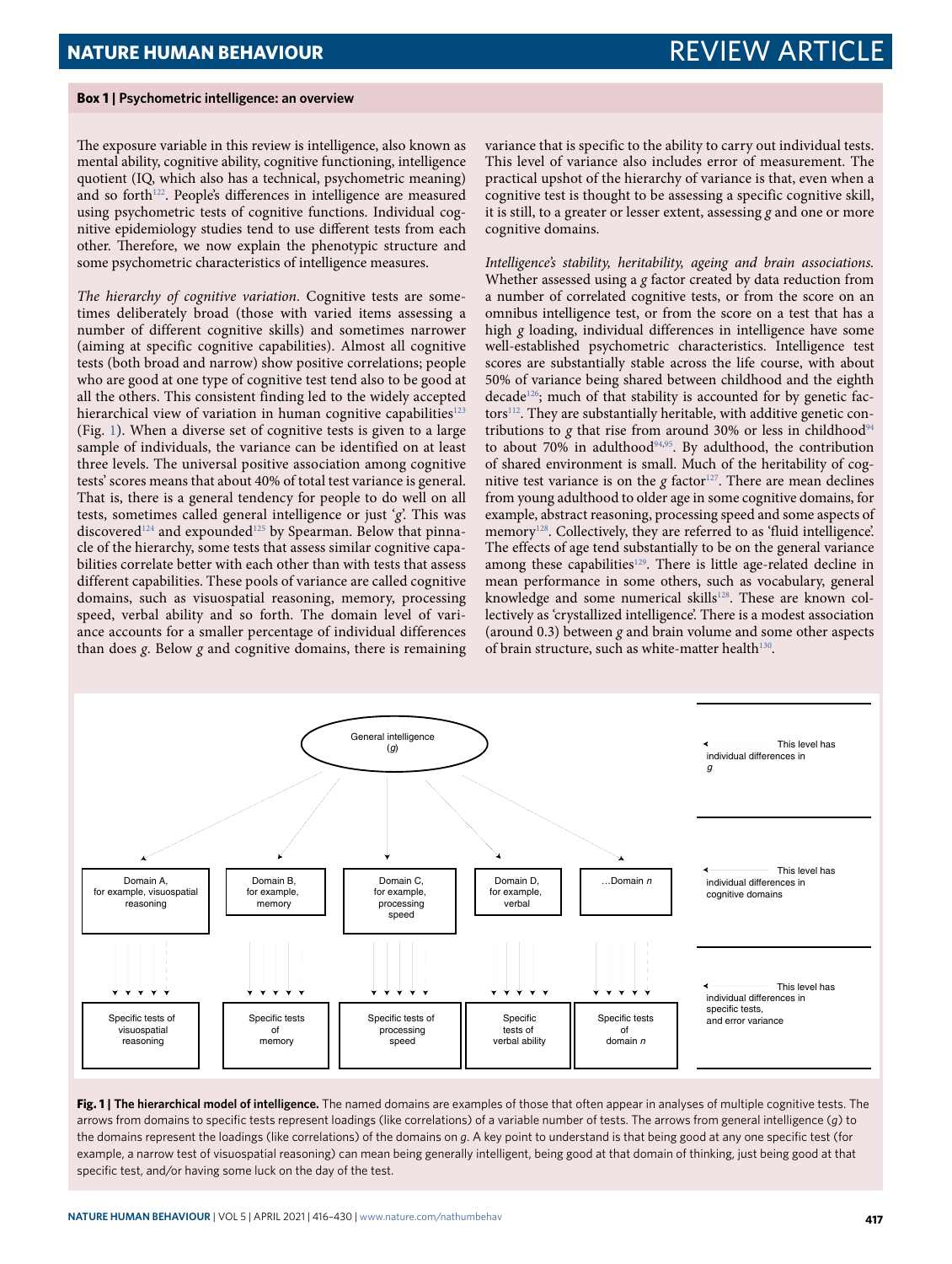<span id="page-2-0"></span>**Table 1 | Large studies<sup>a</sup> in which intelligence test scores are related to all-cause mortality**

| Reference                       | Cohort                                                      | Intelligence test                                                                                                                             | <b>Number</b><br>in study<br>sample | <b>Number</b><br>of<br>deaths | Follow-up<br>time                           | Age- and<br>sex-adjusted<br>hazard ratio<br>(95% CI) <sup>b</sup>                      | Multivariate-adjusted<br>hazard ratio (95% CI) <sup>b</sup>                                                                                                                                                                       | <b>Covariates</b><br>included apart<br>from age/sex                                                                     |
|---------------------------------|-------------------------------------------------------------|-----------------------------------------------------------------------------------------------------------------------------------------------|-------------------------------------|-------------------------------|---------------------------------------------|----------------------------------------------------------------------------------------|-----------------------------------------------------------------------------------------------------------------------------------------------------------------------------------------------------------------------------------|-------------------------------------------------------------------------------------------------------------------------|
| <b>Bratsberg</b><br>et al. $23$ | Norwegian male<br>birth cohorts<br>1962-1990                | Norwegian<br><b>National Conscript</b><br>Service IQ test                                                                                     | 390,140                             | 12,016                        | Not specified.<br>35 years<br>maximum       | 2.42(2.22,<br>2.64) lowest<br>stanine IO<br>compared<br>with stanine 5<br>(unadjusted) | 2.31 (2.12, 2.52) in<br>lowest stanine<br>compared with<br>stanine 5                                                                                                                                                              | Parental<br>socioeconomic<br>position, and birth<br>year                                                                |
| Christensen<br>et al. $24$      | Danish<br>Conscription<br>Database; males<br>born 1939-1959 | Børge Prien Prøve<br>intelligence test                                                                                                        | 662,185                             | 117,868                       | Mean<br>37 years                            | 1.28 (1.27, 1.29), 1.21 (1.20, 1.21)<br>per SD lower IQ                                |                                                                                                                                                                                                                                   | Educational level<br>at conscription<br>board<br>examination                                                            |
| Cukic<br>et al. <sup>25c</sup>  | Scottish Mental<br>Survey 1947                              | Moray House Test 66,616<br>No. 12                                                                                                             |                                     | 25.460                        | 68 years                                    | $0.81d$ (0.80,<br>0.82), per SD<br>higher IQ                                           |                                                                                                                                                                                                                                   |                                                                                                                         |
| Lager<br>et al. $26$            | Swedish male<br>birth cohorts<br>1951-1958                  | <b>Swedish National</b><br>Conscription IQ<br>test                                                                                            | 344,336 12,765                      |                               | Not specified,<br>approximately<br>38 years | 1.64(1.55,<br>1.72), if IQ in<br>lowest 25%<br>(unadjusted)                            | $1.39(1.33, 1.45)$ ,<br>if IQ in lowest 25%                                                                                                                                                                                       | Childhood<br>socioeconomic<br>position and<br>emotional control                                                         |
| Twig<br>et al. $27$             | Israeli conscripts                                          | General intelligence 2,277,188 31,268<br>test (sum of Otis-R,<br>Similarities-R,<br>Arithmetic-R,<br><b>Ravens Progressive</b><br>Matrices-R) |                                     |                               | 19.2 years                                  | 1.19 (1.18, 1.20),<br>per SD lower IQ                                                  | 1.08 (1.07, 1.10),<br>per SD lower IQ                                                                                                                                                                                             | <b>BMI</b> , residential<br>socioeconomic<br>status, educational<br>attainment at<br>conscription,<br>country of origin |
|                                 |                                                             |                                                                                                                                               |                                     |                               |                                             |                                                                                        | Note <sup>a</sup> These studies appeared after the meta-applysis of ref <sup>6</sup> <sup>b</sup> Sev included where appropriate that is men and women applysed together "This is the most population-comprehensive study to date |                                                                                                                         |

Note. <sup>a</sup>These studies appeared after the meta-analysis of ref. <sup>[6](#page-12-3)</sup> . **BSex included where appropriate, that is, men and women analysed together. This is the most population-comprehensive study to date.** The Scottish Mental Survey 1947 (SMS1947) tested 70,805 Scottish schoolchildren born in 1936. It tested about 94% of those who had been born in 1936. The 66,616 here is 94.1% of the SMS1947's participants. <sup>d</sup>If this were expressed as an association per SD lower IQ, the HR would be 1.23.

The absence of confounding by childhood socioeconomic position was also found when members of the population-representative 6-Day Sample of the Scottish Mental Survey 1947 and 1,580 of their younger siblings were studied. After including a random effect of family (which adjusts for those social factors shared within families) the childhood intelligence versus all-cause mortality associa-tion was weakened only slightly<sup>[22](#page-12-16)</sup>.

Returning to the 2011 meta-analysis<sup>[6](#page-12-3)</sup>, adjusting for adult socioeconomic status attenuated the hazard ratio to 0.84 (95% CI 0.78 to 0.90), and education adjustment attenuated it to 0.89 (95% CI 0.86 to 0.91). The discussion of that meta-analysis emphasized the need to identify the meaning of the attenuation by adult socioeconomic status and education (that is, the extent to which these are environmental mediators of the intelligence–mortality association and the extent to which they might be over-adjustments by intelligence-influenced covariates), and the need for more research on how prior intelligence is associated with different causes of death. Both of these and other matters are addressed below in our overview of more recent studies.

A number of remarkable intelligence–death studies have appeared since the systematic review in 2011 (ref. <sup>[6](#page-12-3)</sup>). Five are sum-marized in Table [1](#page-2-0) (refs. <sup>[23](#page-12-17)-[27](#page-12-18)</sup>). The newer studies we present were selected to meet these criteria: they are unusual either in size or population-comprehensiveness, or both, and intelligence was assessed in childhood or early adulthood. This latter criterion is in order, as far as possible, to avoid reverse causation, that is, the possibility that ill health might have reduced cognitive function by the time of its assessment. Similar associations between intelligence and mortality are found, however, when intelligence is first assessed at middle and older ages<sup>[28,](#page-12-19)[29](#page-12-20)</sup>. At the time of writing we are not aware of other studies meeting the above criteria, and especially, we are not aware of studies with null or opposite-direction results.

Putting together the 2011 meta-analysis<sup>[6](#page-12-3)</sup> and these five<sup>23-[27](#page-12-18)</sup> (Table [1\)](#page-2-0) large, post-2011 studies from people born mostly around the middle of the twentieth century, there are fairly consistent effect sizes for the association between intelligence and all-cause mortality. The result is found in men and women, and for deaths at different stages in the life course. The association occurs almost linearly across the normal range of intelligence. Although the studies are from a range of countries, the participants are mainly of European descent.

Despite consistency in this finding, the reasons for the association between intelligence and all-cause mortality are not understood. The next sections are what we consider to be way stations in that process, which is incomplete.

### **Intelligence and specific causes of mortality**

The association between intelligence tested in youth and all-cause mortality is robust-looking and interesting, but also relatively uninformative. There are many causes of death, with their own sets of risk factors, only some of which overlap. One way of finding out more about why intelligence and mortality are related might be to ask whether there are specific causes of death to which intelligence relates. To illustrate this work, Table [2](#page-3-0) summarizes findings from three large studies<sup>[24,](#page-12-21)[27](#page-12-18)[,28](#page-12-19)</sup>. Despite the between-cohort differences in geography, and period and age of assessment, the association between intelligence and death from cardiovascular disease (and coronary artery disease within that broader illness group) is quite consistent. There is an approximately 25% lower risk of mortality from these causes in the follow-up periods per standard deviation of higher intelligence test score in youth. After adjustments (including for educational attainment), the risk is still about 20% lower.

For most of the causes of death, there is good agreement between the studies in Table [2](#page-3-0). A conundrum is raised by the variety of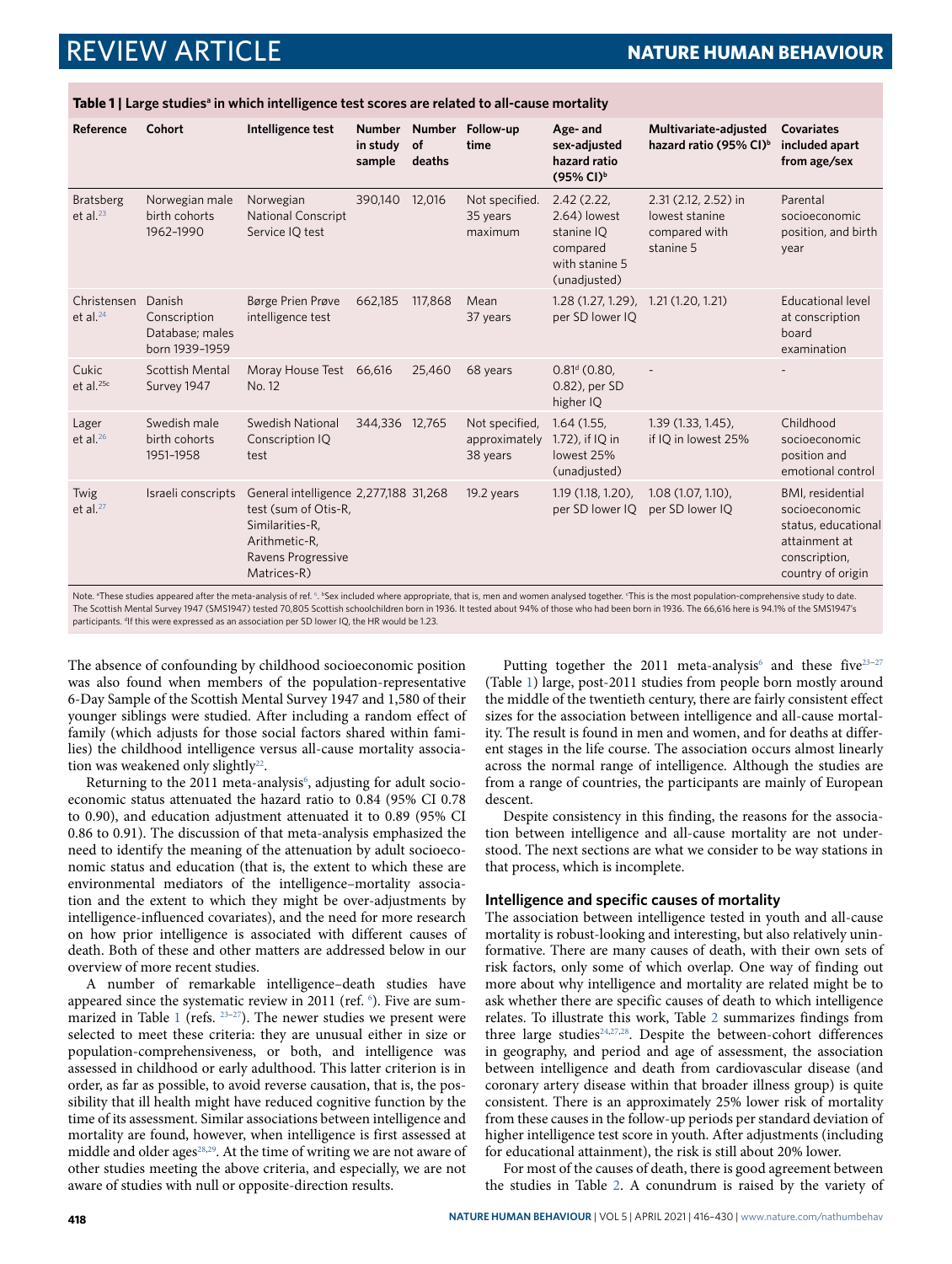|                               | <b>Scottish Mental</b><br>Survey 1947 |                                    | <b>Danish</b><br>Conscription<br><b>Database</b>       |                                         | Israeli conscripts                                   |                                         |
|-------------------------------|---------------------------------------|------------------------------------|--------------------------------------------------------|-----------------------------------------|------------------------------------------------------|-----------------------------------------|
| Reference                     | Calvin et al. <sup>28</sup>           |                                    | Christensen<br>et al. $24$                             |                                         | Twig et al. $27$                                     |                                         |
| Overall sample number         | 65,765                                | 4.031a                             | 662,185                                                |                                         | 2,277,188                                            |                                         |
|                               | Age and sex<br>adjusted               | Multivariate adjusted <sup>b</sup> | Age adjusted <sup>e</sup>                              | Multivariate<br>adjusted <sup>c,e</sup> | Age and sex<br>adjusted <sup>e</sup>                 | Multivariate<br>adjusted <sup>d,e</sup> |
| Cardiovascular disease        | 0.76(0.75, 0.77)<br>$N = 9,619$       | 0.82(0.76, 0.89)<br>$N = 700$      | 0.74(0.75, 0.72)<br>$N = 18,505$                       | 0.78(0.79, 0.77)                        | 0.72(0.75, 0.70)<br>$N = 3,068$                      | 0.82(0.85, 0.78)                        |
| Coronary heart disease        | 0.75(0.73, 0.77)<br>$N = 5,855$       |                                    | 0.71(0.72, 0.69)<br>$N = 9,311$                        | 0.76(0.78, 0.75)                        | $0.73(0.83, 0.65)$ $0.83(0.88, 0.78)$<br>$N = 1,443$ |                                         |
| Stroke                        | 0.76(0.73, 0.79)<br>$N = 2,053$       | $\overline{\phantom{a}}$           | 0.78(0.80, 0.75)<br>$N = 3,685$                        | 0.82(0.85, 0.79)                        | 0.68(0.74, 0.63)<br>$N = 514$                        | 0.81(0.89, 0.72)                        |
| All cancers                   | 0.86(0.84, 0.88)<br>$N = 8,906$       | 0.90(0.82, 0.98)<br>$N = 584$      | 0.85(0.85, 0.83)<br>$N = 28,678$                       | 0.88(0.90, 0.87)                        | $\overline{\phantom{0}}$                             |                                         |
| Smoking-related cancer        | 0.82(0.80, 0.84)<br>$N = 6,211$       | 0.86(0.76, 0.95)<br>$N = 407$      |                                                        |                                         |                                                      |                                         |
| Non-smoking-related<br>cancer | 0.96(0.93, 1.00)<br>$N = 2,695$       | 0.98(0.87, 1.16)<br>$N = 177$      |                                                        |                                         |                                                      |                                         |
| Lung cancer                   | 0.75(0.72, 0.77)<br>$N = 2,602$       | $\overline{\phantom{a}}$           | 0.73(0.75, 0.71)<br>$N = 6,959$                        | 0.82(0.84, 0.80)                        | $\overline{\phantom{a}}$                             |                                         |
| Respiratory disease           | 0.72(0.70, 0.74)<br>$N = 5,313$       | 0.75(0.68, 0.84)<br>$N = 367$      | $0.62$ (0.65, 0.60) $0.69$ (0.72, 0.66)<br>$N = 3,094$ |                                         | $\overline{\phantom{a}}$                             |                                         |
| Digestive disease             | 0.82(0.79, 0.86)<br>$N = 1,868$       | 0.84(0.70, 1.01)<br>$N = 122$      |                                                        |                                         |                                                      |                                         |
| <b>Diabetes</b>               |                                       |                                    | $\overline{\phantom{a}}$                               |                                         | $0.63(0.68, 0.58)$ $0.72(0.80, 0.65)$<br>$N = 457$   |                                         |
| Dementia                      | 0.84(0.78, 0.90)<br>$N = 786$         | $\overline{\phantom{a}}$           |                                                        |                                         |                                                      |                                         |
| External causes               | 0.82(0.78, 0.87)<br>$N = 1,480$       |                                    | 0.78(0.79, 0.76)<br>$N = 15,267$                       | 0.86(0.88, 0.84)                        |                                                      |                                         |

<span id="page-3-0"></span>**Table 2 | Association between intelligence and specific causes of mortality** 

Note: results are expressed as hazard ratios of death from the specific cause per standard deviation higher intelligence test score, with 95% confidence intervals, and number of deaths (*N*). <sup>a</sup>Covariates were available on only a representative subsample. Only those causes of death with *N*=100 are included. <sup>b</sup>Adjusted additionally for school, father's or head of household's occupational status, home overcrowding, school absenteeism during 1946-1947, height and physical disability. <sup>c</sup>Adjusted additionally for educational attainment at conscription. <sup>4</sup>Adjusted additionally for BMI, residential socioeconomic status, educational attainment at conscription and country of origin. <sup>e</sup>In these studies, the hazard ratios were originally published as the risk of death per standard deviation lower intelligence score. Here, the hazard ratios have been flipped so that the results are now expressed as risk of death per standard deviation higher intelligence score.

causes of death related to intelligence from youth, that is, all of those listed, with the exception of those cancers that are not associated with smoking. Does intelligence play the same role for each cause of death, or are different explanations needed? Among the strongest effect sizes were those for deaths from respiratory disease. This observation is suggestive of smoking as an environmental partial mediator of the intelligence–mortality association. Deaths related to diabetes had a strong association, with a 37% lower risk per standard deviation of higher intelligence test score in youth. Thus, deaths associated with several major organ systems (cardiovascular, respiratory, digestive, endocrine and neurological) are associated with intelligence tested in youth, as are deaths from external causes, which include accidents, suicide and homicide. Those latter three associations were known from earlier studies<sup>30-[32](#page-12-24)</sup>, and attracted their own sets of explanations therein.

### **Intelligence and physical illnesses and syndromes**

Moving proximally in the life course from mortality, we now ask whether intelligence in youth is associated with the onset of physical illnesses in life. A selection of intelligence–morbidity asso-ciations for eight health outcomes in ten separate studies<sup>[33](#page-12-25)-42</sup> is provided in Table [3.](#page-5-0) We chose these as studies that were large and/or

population-representative, and had administered cognitive tests in childhood or youth. Moreover, we aimed to exemplify some important health outcomes that mostly had not been covered in the previous section. Higher risk of hypertension, metabolic syndrome, and diabetes (all associated with cardiovascular morbidity and mortality) are associated with lower intelligence tested in youth. Diagnosis of 'arthritis or rheumatism' has a similar association, representing a system that did not appear in mortality analyses. Further work on the National Longitudinal Survey of Youth 1979's hypertension outcomes by age 50 revealed that the links with intelligence from youth were stronger in women, and were accounted for by income as an environmental mediator<sup>[43](#page-12-27)</sup>. Higher dementia risk appears to be related to lower childhood intelligence, too, with some unresolved disagreement about whether there are female–male differences in the effect sizes. We note the association between dementia and prior cardiovascular disease. Table [3](#page-5-0) also shows associations between lower prior intelligence and higher risk of schizophrenia and major depression at follow-up.

Possibly in line with this broad association between intelligence and different illnesses is a study of 10,400 children in the Netherlands, tested at age 12 and followed up to age 24. Those with medium and lower intelligence (versus high) had higher general practitioner costs, higher hospital costs and more medication use<sup>[44](#page-12-28)</sup>.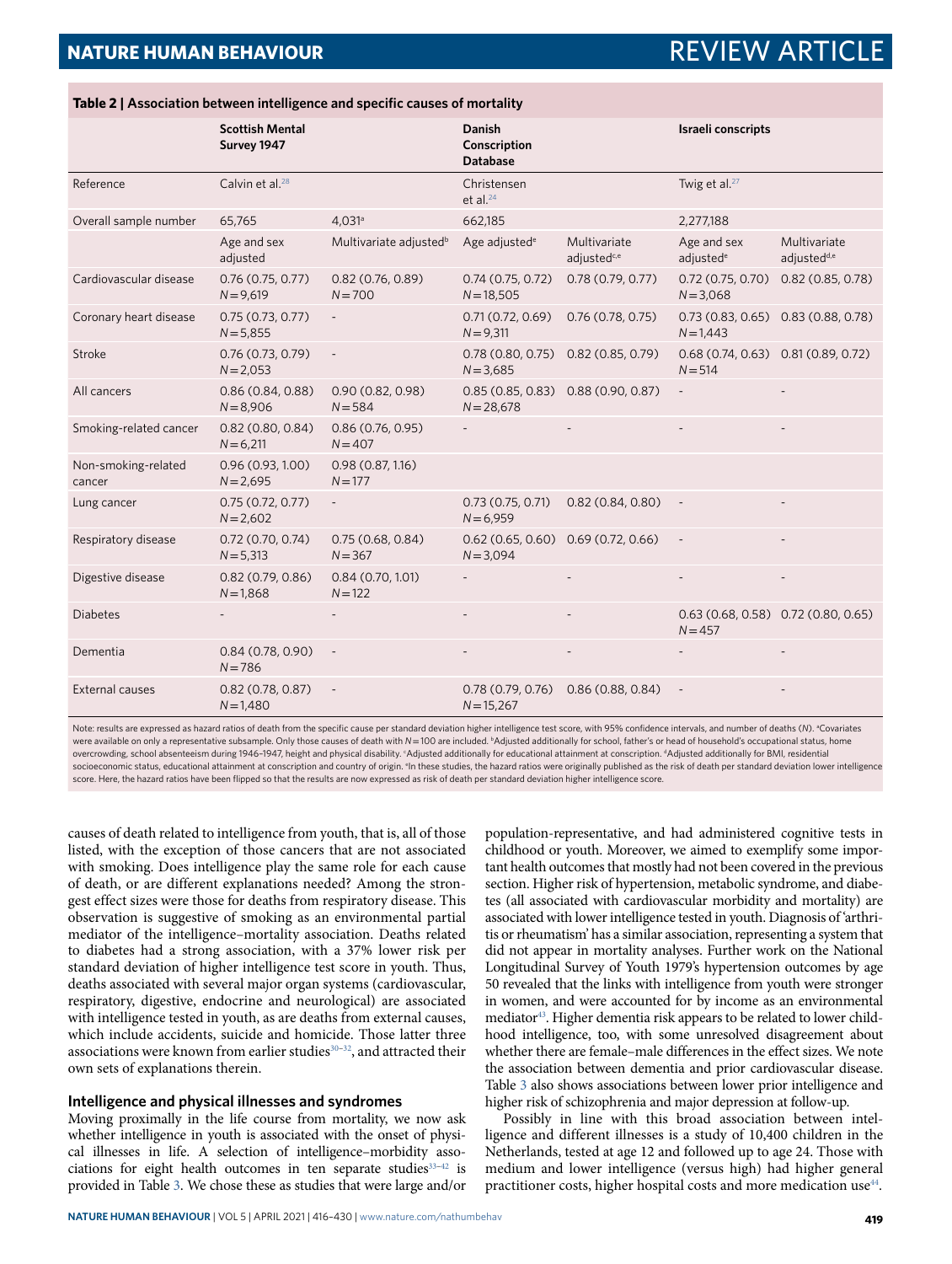Thus far, looking into specific causes of death and specific illnesses and syndromes has not whittled down the intelligence–health associations a great deal. Intelligence appears not to be associated with non-smoking-related cancers<sup>[28](#page-12-19)</sup>, but apart from those, it is associated with many major illness groups. Possible environmental mediators, such as education, smoking and income, might have some explanatory role, as suggested by the fact that they partially attenuate intelligence–health associations. Intelligence's associations with these types of variables might be applicable to many different illnesses. This will be explored more below.

### **Intelligence and biomarkers of health through the adult life course**

Before developing a frank illness, we can ask whether intelligence is associated with bodily measures that are associated with future ill health and mortality. Here, we enquire whether prior intelligence is associated with physiological and chemical bodily measures that are associated with diseases. This is, in part, an attempt to gain more objective, detailed and specific indications of why intelligence might relate to illnesses and causes of death. Some of the work overviewed below is from typical cognitive epidemiology studies, that is, those that planned to ask whether intelligence in youth relates to later health-related biomarkers. On the other hand, some of these findings are incidental. For example, associations were discovered between intelligence tested at age 11 and older-age-assessed brain cortical thickness<sup>[45](#page-12-29)</sup>, C-reactive protein<sup>[46](#page-12-30)</sup>, cytomegalovirus infec-tion<sup>[47](#page-12-31)</sup>, glycated haemoglobin (related to diabetes)<sup>[48](#page-13-2)</sup> and allostatic load<sup>[49](#page-13-3)</sup> in the Lothian Birth Cohort 1936 (LBC1936). These associations were mostly found when attempting to use childhood intelligence as a possible confounder of cross-sectional associations between biomarkers and cognitive functions in older age. However, the causal nature of these associations is not clear, not least because the biomarkers are measured only later in life; that is, the possibility of the tracking of these variables with intelligence across the life course could not be tested.

Studies have rarely assessed intelligence and multiple health indicators concurrently in youth. One exception was based on 49,321 Swedish men aged 18–21 years in 1969–1970 (ref. [50](#page-13-4)). This cross-sectional study found that lower intelligence test scores were associated with poorer hearing, more hormonal disorders, more back pain, more digestive diseases, lower physical capacity, more indicators of inflammation and poorer subjective health ratings. This raises the possibility that intelligence and health track each other from an early age, which corrects and complicates a model in which intelligence's associations with health are only long-term ones, mediated via adult social factors and health behaviours (Box [2](#page-6-0)). More evidence for intelligence–biomarker associations within young adulthood came from an Israeli study of 17-year-olds followed up for 6.6 years<sup>[51](#page-13-5)</sup>. It found that lower general intelligence was associated with greater likelihood of having an impaired fasting glucose level.

Next, we move from youth to studies of biomarkers in middle age. In New Zealand's Dunedin study, intelligence measured between 7 and 11 years was significantly associated with perceived facial age (standardized effect size −0.16), a biomarker algorithm from the National Health and Nutrition Examination Survey (NHANES) study (−0.15), Framingham heart age (−0.14) and telomere length  $(0.073)^{52}$  $(0.073)^{52}$  $(0.073)^{52}$ . The omnibus biomarker variables among these outcomes contain variables whose levels in older age have elsewhere (for example, in the Lothian Birth Cohort 1936 studies mentioned above) been related to childhood intelligence. The biomarker algorithm from NHANES contained C-reactive protein, glycated haemoglobin, total cholesterol, lung forced expiratory volume, systolic blood pressure, serum creatinine, serum albumin, serum urea nitrogen, serum alkaline phosphatase and cytomegalovirus density. The Framingham heart score included total cholesterol,

high-density lipoprotein (HDL) cholesterol, systolic blood pressure, treatment for hypertension, diabetes status and smoking status. There was a similar-sized association (−0.19) in the Dunedin study between childhood IQ and a measure called Pace of Aging, which assessed the change of 18 biomarkers measured at 26, 32 and 38 years. Pace of Aging contained "apolipoprotein B100/A1 ratio, blood pressure (mean arterial pressure), body mass index (BMI) and waist–hip ratio, C-reactive protein and white blood cell count, cardiorespiratory fitness (VO2Max), creatinine clearance, forced expiratory volume in one second (FEV1) and forced vital capacity ratio (FEV1/FVC), glycated hemoglobin, high-density lipoprotein (HDL), lipoprotein(a), leukocyte telomere length (LTL), periodon-tal disease, total cholesterol, triglycerides, and urea nitrogen"<sup>[53](#page-13-7)</sup>.

Also with respect to middle age, in a Swedish study of 57,279 men born between 1949 and 1959, higher intelligence at conscription was associated with the following at age 41: lower systolic and diastolic blood pressure, lower heart rate, lower triglycerides and cholesterol, lower body mass index, lower likelihood of smoking and lower likelihood of physical inactivity<sup>[54](#page-13-8)</sup>. Adjusting for education made substantial attenuations to the already-small effect sizes. One standard deviation higher intelligence test score from conscription in the Copenhagen Aging and Midlife Biobank was associated with the following at age 50 years: better rising from a chair, better hand grip strength, better jumping power, better balance control and bet-ter low-back force<sup>[55](#page-13-9)</sup>. Respiratory function in midlife was associated with intelligence in young adulthood in a 35-year follow-up study of over 900 men in the Vietnam Era Twin Study (VETS)<sup>[56](#page-13-10)</sup>. The associations did not fall below 0.10 after adjustment for education, smoking, lung disease and occupation.

There are also studies of biomarkers in older ages. In an even longer follow-up than that of the VETS, in the Lothian Birth Cohort 1921, it was found that higher intelligence at age 11 years was correlated 0.10 with better forced expiratory volume in 1 s at age 79 years<sup>[57](#page-13-11)</sup>. Moving to brain-based biomarkers, a meta-analysis of five studies, with a total  $N$  of 1,512, found that higher intelligence tested in childhood was associated ( $r = -0.07$ , 95% CI −0.12, −0.02) with having fewer brain white-matter hyperintensities (WMHs) in older age<sup>[58](#page-13-12)</sup>. WMHs are a risk factor for cerebrovascular disease and dementia.

In summary, intelligence measured in childhood or young adulthood is related to many and overlapping health markers from young adulthood, through middle age, to older ages. The effect sizes are often around or slightly more than 0.1, that is, "an effect that is still small at the level of single events but potentially more ultimately consequential"[20](#page-12-14). Next, we turn to possible causes of intelligence's associations with health and death. The first paper that described the association between higher childhood intelligence and lower risk of all-cause mortality up to old age<sup>[1](#page-12-0)</sup> offered four non-exclusive possible explanations for the association. These are summarized in Box [2,](#page-6-0) along with a diagram suggesting some possible pathways.

### **Possible causes of the intelligence versus health and death associations**

**Education.** Many regression analyses have introduced education as a way of testing for possible confounding and mediation of intelligence–health associations. Typically, education moderately attenuates intelligence–health/mortality associations. Education is an interesting variable: it is substantially heritable, and it is strongly phenotypically and genetically associated with intelligence<sup>[59,](#page-13-13)[60](#page-13-14)</sup>. Yet, researchers view educational differences along a continuum of causal perceptions that ranges from treating them as if they were a genetic proxy for intelligence to conceiving them as an environmental variable that captures much, including certified attainments, social status and learned knowledge<sup>[61](#page-13-15)</sup>. Education is widely used in social epidemiology as one of three indicators of socioeconomic position, alongside income and occupational status. The attenuation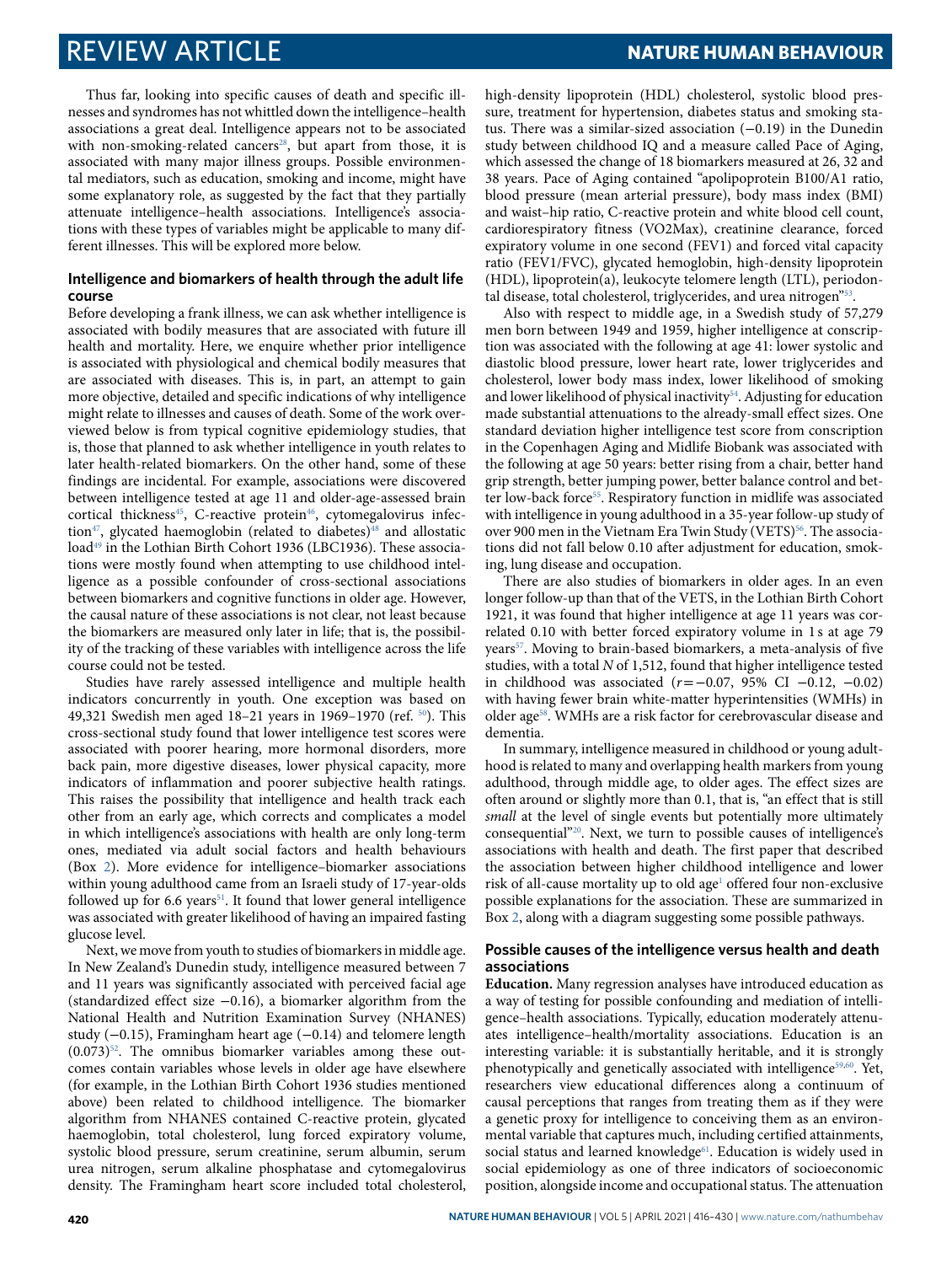|                                      |                                     |                                                                            | Table 3   Intelligence's associations with a variety of illnesses and syndromes                                       |                            |                            |                              |                                                                             |                                                                                  |                                                                                                                                            |
|--------------------------------------|-------------------------------------|----------------------------------------------------------------------------|-----------------------------------------------------------------------------------------------------------------------|----------------------------|----------------------------|------------------------------|-----------------------------------------------------------------------------|----------------------------------------------------------------------------------|--------------------------------------------------------------------------------------------------------------------------------------------|
| Condition                            | Reference                           | Cohort                                                                     | IQ test                                                                                                               | study sample<br>Number in  | Number of<br>outcomes      | Follow-up<br>(years)<br>time | effect size (95%<br>sex-adjusted<br>Age-and<br>ົ້ວ                          | Multivariate-adjusted<br>effect size (95% CI) <sup>1</sup>                       | Covariates included apart from<br>age/sex                                                                                                  |
| rheumatism<br>Arthritis or           | et al. <sup>33</sup><br>Wraw        | National Longitudinal<br>Survey of Youth 1979                              | Qualification Test<br>Armed Forces                                                                                    | 4,012                      | 993                        | $\mathbf{I}$                 | OR 0.84 (0.78,<br>0.90)                                                     | OR 1.02 (0.92, 1.13)                                                             | Childhood and adult SES                                                                                                                    |
| Dementia                             | et al. <sup>34</sup><br>Osler       | Danish men, brothers<br>and twins born<br>1939-59                          | Børge Prien Prøve                                                                                                     | 666,986                    | 6416                       | 44.1                         | Unadjusted HR<br>1.33 (1.30, 1.35)                                          | HR 1.33 (1.30, 1.37)                                                             | Height, education, psychiatric<br>hospitalization before<br>conscription                                                                   |
|                                      | Nyberg<br>et al. <sup>35</sup>      | Cohort, born 1950-87<br>Swedish Conscript                                  | four<br>cognitive domains<br>Sum of tests on                                                                          | 1,172, 190                 | 657                        | 25.7                         | IQ stanines versus<br>5.14) lowest three<br>HR 4.04 (3.18-<br>highest three | HR 3.82 (2.96-4.93)                                                              | cardiovascular fitness at age 18<br>test centre, parental education,<br>Year conscripted, BMI, region,                                     |
|                                      | Huang<br>et al. <sup>36</sup>       | students in 1960<br>USA high school                                        | IQ composite (reading<br>comprehension,<br>mathematics)<br>reasoning,                                                 | 42,749 women<br>43,014 men | 1,416 women<br>1,239 men   | -52                          |                                                                             | OR 1.17 men (1.04, 1.32)<br>1.17 women (1.04, 1.31)                              | Birth year, race, adolescent SES,<br>school region, residence region<br>at follow-up                                                       |
|                                      | et al. <sup>37</sup><br>Russ        | Scottish Mental<br>Survey 1932                                             | Moray House Test<br>No. 12                                                                                            | 16,370 men<br>16,097 women | 2,163 women<br>$1,231$ men | $\overline{\infty}$          | HR 1.14 women<br>HR <sub>1.02</sub> men<br>(0.97, 1.08)<br>(1.09, 1.19)     | HR 1.13 women (1.08, 1.18)<br>HR 1.03 men (0.97, 1.09)                           | overcrowding in childhood<br>School- and county-level                                                                                      |
| Hypertension                         | Wraw<br>et al. <sup>33</sup>        | National Longitudinal<br>Survey of Youth 1979                              | Armed Forces<br>Qualification Test                                                                                    | 4,010                      | 1,471                      |                              | OR 0.80 (0.75,<br>0.86) per SD<br>higher IQ                                 | OR 0.85 (0.78, 0.94)                                                             | Childhood and adult (SES)                                                                                                                  |
|                                      | Schmidt<br>et al. <sup>38</sup>     | cohort, born 1955<br>Danish conscript                                      | Børge Prien Prøve                                                                                                     | 6,502                      | 524                        | 33                           | Unadjusted HR<br>1.20 (1.11, 1.31)                                          | HR 1.14 (1.01, 1.27)                                                             | Education and BMI                                                                                                                          |
| Major depression,<br>onset <60 years | Christensen<br>et al. <sup>39</sup> | cohort, born 1939-59<br>Danish conscript                                   | Børge Prien Prøve                                                                                                     | 666,804                    | 19,004                     | 40.8                         | HR 1.23 (1.21,1.24)<br>per SD lower IQ                                      | HR 1.21 (1.18, 1.23)                                                             | Birth year and education at time<br>of conscription                                                                                        |
| Major depression,<br>onset 260 years | Christensen<br>et al. <sup>39</sup> | cohort, born 1939-59<br>Danish conscript                                   | Børge Prien Prøve                                                                                                     | 467,907                    | 6,837                      | 40.8                         | HR 1.14 (1.11, 1.16)<br>per SD lower IQ                                     | HR 1.17 (1.13, 1.20)                                                             | Birth year and education at time<br>of conscription                                                                                        |
| Metabolic<br>syndrome                | Richards<br>et al. <sup>40</sup>    | Survey of Health and<br><b>MRC National</b><br>Development                 | bal and<br>non-verbal tests<br>Sum of four ver                                                                        | 1,799                      | 380                        |                              | 0.86, (0.76, 0.96)<br>Unadjusted OR                                         | OR 0.93 (0.82, 1.05)                                                             | Adult SES                                                                                                                                  |
| Schizophrenia                        | et al. <sup>41</sup><br>Gale        | conscript cohort born<br>Swedish male<br>1950-76                           | verbal, logical, spatial<br>Sum of four tests:<br>and technical                                                       | 1,049,663                  | 4,522                      | 22.6                         | HR 1.60 (1.55,<br>1.65) per SD<br>lower IQ                                  | HR 1.66 (1.61, 1.71)                                                             | Birth year, testing centre, age at<br>test, parental SES, parental age                                                                     |
| Diabetes                             | et al. $42$<br>Twig                 | Israeli male<br>conscripts                                                 | General intelligence<br>test (sum of Otis-R,<br>Ravens Progressive<br>Similarities-R,<br>Arithmetic-R,<br>Matrices-R) | 35,500                     | 770                        | 5.5                          |                                                                             | HR 1.1 (1.04, 1.17) per point<br>in the nine-point general<br>intelligence score | education, physical activity,<br>family history, country, SES,<br>Age, BMI, fasting glucose,<br>smoking, TG, breakfast<br>consumption, WBC |
| Type 2 diabetes                      | Schmidt<br>et al. <sup>38</sup>     | Danish conscript<br>cohort, born 1955                                      | Børge Prien Prøve                                                                                                     | 6,502                      | 316                        | 33                           | per SD lower IQ<br>Unadjusted HR<br>1.34 (1.21, 1.50)                       | HR 1.18 (1.02, 1.36)                                                             | Education and BMI                                                                                                                          |
|                                      |                                     | 'Sex included where appropriate, that is, men and women analysed together. |                                                                                                                       |                            |                            |                              |                                                                             |                                                                                  |                                                                                                                                            |

## <span id="page-5-0"></span>**NATURE HUMAN BEHAVIOUR** | VOL 5 | APRIL 2021 | 416-430 | [www.nature.com/nathumbehav](http://www.nature.com/nathumbehav) **421**

# **NATURE HUMAN BEHAVIOUR REVIEW ARTICLE**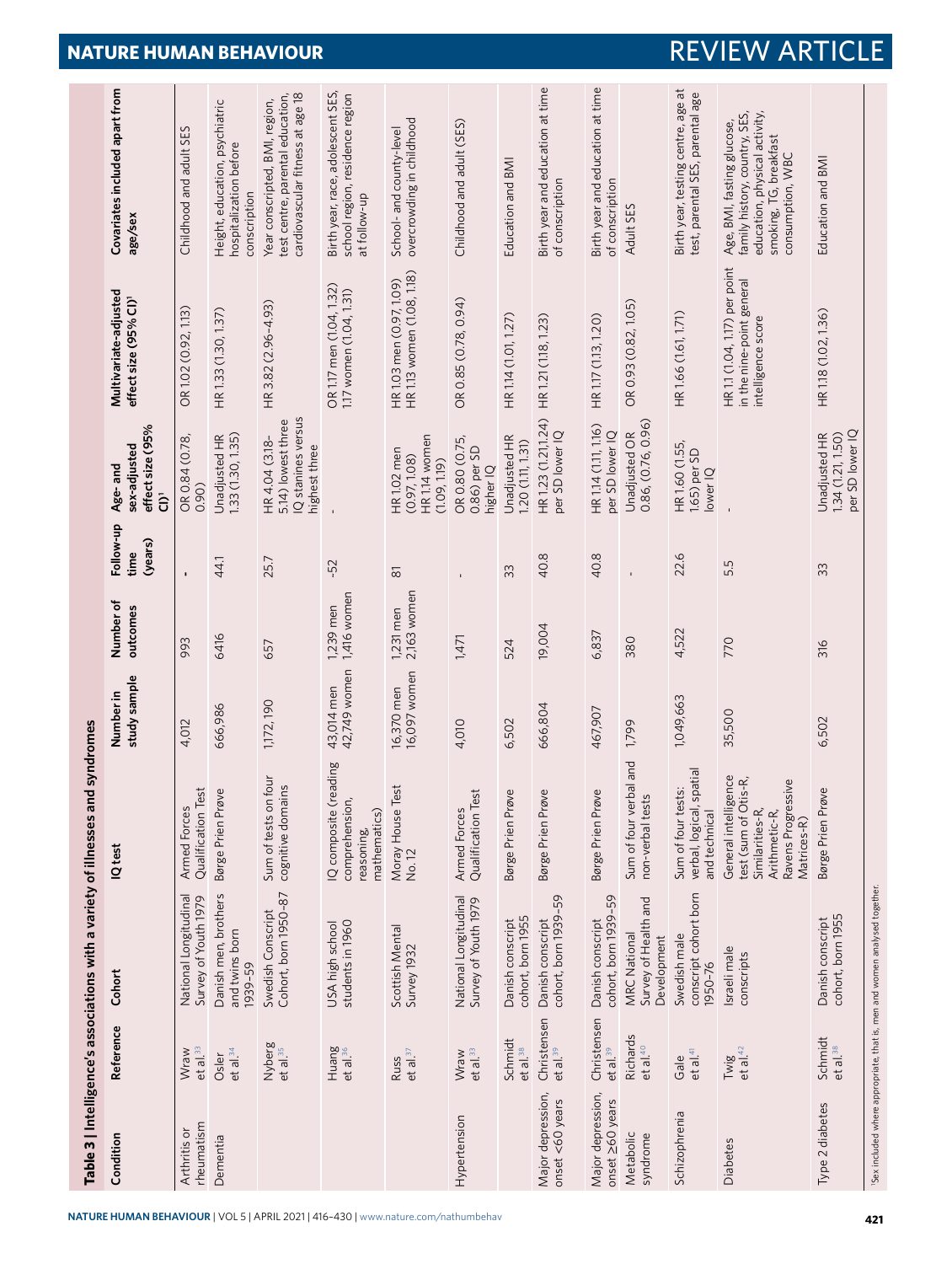### <span id="page-6-0"></span>**Box 2 | Possible, non-exclusive causes of intelligence–mortality associations**

These are précis and updates of the suggestions that appeared in the discussion of ref.  $\frac{1}{2}$  $\frac{1}{2}$  $\frac{1}{2}$ . They are not mutually exclusive, and there could be more possibilities.

Intelligence confounded by childhood health and deprivation. Intelligence test scores in childhood and young adulthood might be affected by developmental (including prenatal and perinatal), health and other social and environmental factors before cognitive assessment. These factors, in turn, might influence health and lifespan. Note, however, that adjustment for childhood social class tends not to attenuate intelligence–health associations. However, more research with more targeted childhood developmental, health and social factors would be useful.

Intelligence as a marker of general bodily system integrity. Intelligence test scores in healthy children and youths might be related to the efficiency of information processing in the brain. This 'brain health' might be correlated with the health of the body more generally. A theoretical article addressed conceptual issues with this idea of overall bodily 'system integrity'[131](#page-14-10). The system integrity idea has been tested via genetic research, suggesting that it might contribute part of the intelligence–health association. Genetic correlations between

intelligence in youth and health outcomes also support some other interpretations listed below, via environmental variables in medi-ated pleiotropy<sup>[132](#page-14-11)</sup>. This is an example of how these explanations are not only nonexclusive but also partly overlapping.

Intelligence mediated by healthy behaviours. Intelligence test scores in childhood and youth might be associated with the subsequent uptake of health-related behaviours, such as not smoking, keeping fit, staying slim and taking precautions to avoiding injury and illness. There are known to be widespread associations between intelligence tested in youth and health behaviours. Adjusting for smoking, for example, attenuates some but not all of the intelligence–illness association.

Intelligence mediated by entry to safer environments. Intelligence test scores in childhood and youth might be associated with higher educational attainments and, partly thereby, entry to types of employment that are safer. These types of employment might also be better remunerated, leading to less-deprived living conditions. There is partial attenuation of intelligence–health associations by indicators of the person's own adult social class, but the reason for the attenuation is not yet understood (Fig. [2](#page-6-1)).



<span id="page-6-1"></span>**Fig. 2 | Why is higher intelligence in youth associated with better health and living longer?.** A diagram to help think about why higher intelligence in youth is associated with living longer, and with diverse indicators of better health in life. The reader is encouraged to suggest some constructs that could be added, removed or changed, and some associations that could be added and/or changed in direction. Here are a few of our comments on the diagram. (1) Many of the constructs (including health outcomes) are partly heritable. There are genetic correlations between some constructs, consistent with the notion that many of the same genetic variants are linked with each of the constructs, and supporting 'system integrity'. Some of the constructs are probably linked to genetic differences via mediated pleiotropy (Box [3\)](#page-7-0). (2) The focus of this piece is how intelligence tested in youth is associated with later health, illnesses and death, but we recognize that there is a reciprocal dynamic association between intelligence and health through life. (3) Health literacy has a dashed outline box because some authors have suggested that it merely assesses cognitive functions by another name<sup>[91](#page-13-16)</sup>. (4) Note the nexus of forward and feedback associations in some parts of the diagram. For example, developing an illness could lead to change in behaviours and becoming more health-literate about that illness. (5) The fact that illnesses and death have only one box each should not be taken to suggest that there is the same series of paths and explanations for each of them. (6) The horizontal line of health boxes tries to represent the fact that the health of the body changes continuously and reciprocally, during the life course, with many of the variables listed here. (7) Parental social class is known to relate to a child's education and eventual occupational social class. It might relate to other outcomes shown here. To draw them all would clutter the diagram; however, adjusting for parental social class rarely attenuates associations between intelligence tested in youth and health and death outcomes.

of intelligence–mortality/health associations after adjusting for education has seen a range of interpretations. To some<sup>[21](#page-12-15)</sup>, it is at least partly an over-adjustment, that is, adjusting for education might, to an extent, be removing some intelligence variance, including some shared genetic effects. At an extreme, this is known as 'Everest regression' (attributed to the macroeconomist Garrett Jones: "adjusting for altitude, Everest is room temperature"). To others, the attenuation is a sign of a selection effect. According to this view, there is selection into educational streams based on cognitive performance, but the causal effects on health are via what education gifts the person, not what cognitive resources they had. Thus, some have concluded that the attenuations of intelligence–health associations by education suggest that, "It may not be IQ per se that is directly linked to health, but the conditions of adult life to which IQ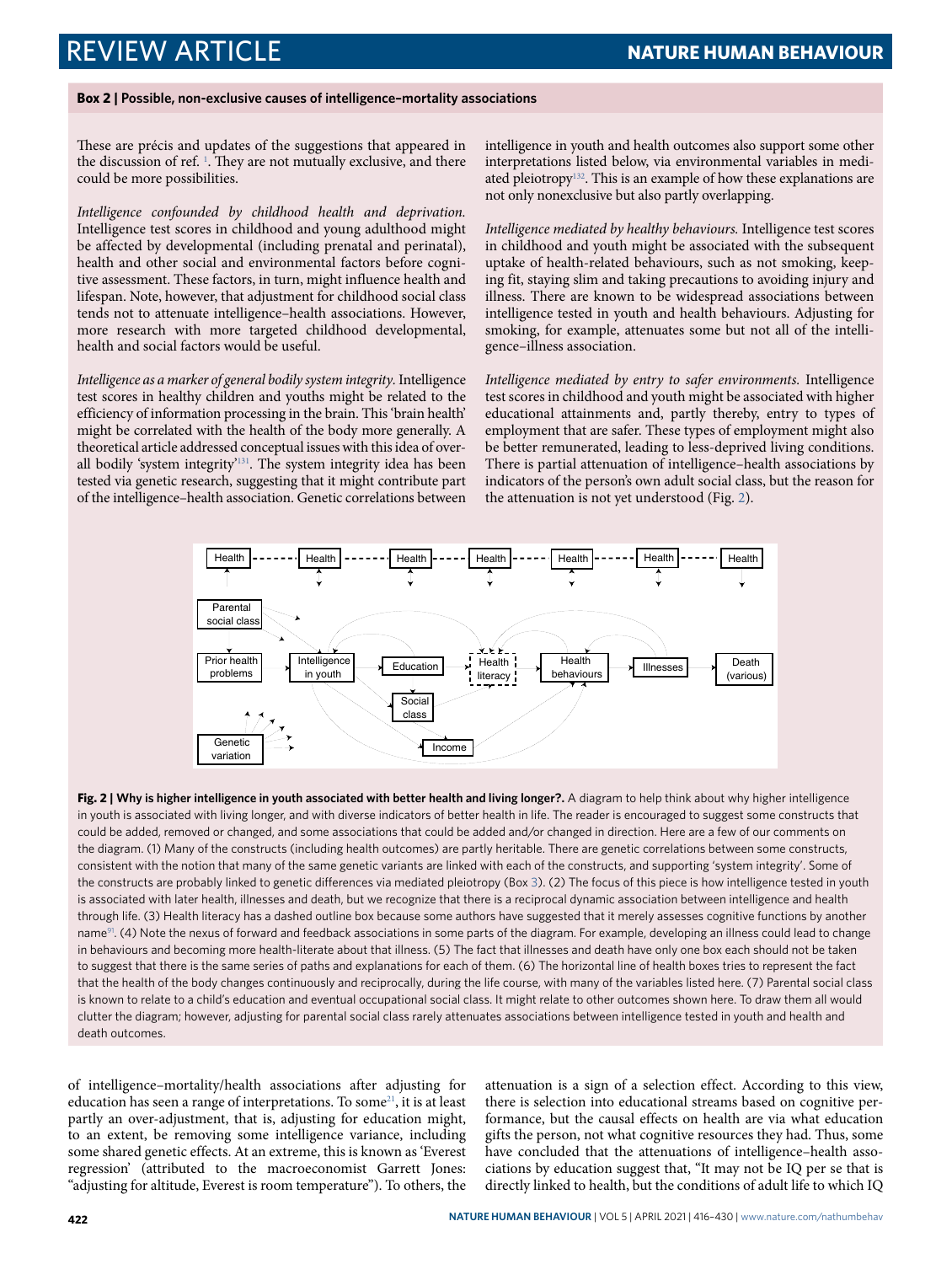### <span id="page-7-0"></span>**Box 3 | molecular genetic methods used in cognitive epidemiology**

Genome-wide association study (GWAS). A GWAS is used to identify genetic variants associated with a phenotype or disease. These genetic variants (usually SNPs) are used as markers for a region of the genome. A significant association between a genetic variant and a trait is evidence that the region in which the marker is located harbours a variant that might be causally related to the phenotype under investigation.

Heritability. Heritability means the proportion of the variation in a trait measured in a given population at a given time that is accounted for by genetic variation<sup>[133](#page-14-12)</sup>. It can be assessed using behavioural methods, such as twins' data, or molecular genetic methods, such as genome relatedness-based restricted maximum likelihood-single component (GREML-SC)<sup>[134](#page-14-13),[135](#page-14-14)</sup> and linkage dis-equilibrium score regression (LDSC)<sup>[136](#page-14-15)</sup>.

Genetic correlation. Genetic correlations describe the average genetic effect that is shared between traits. It can be conceptualized as the correlation between the genetic associations of one trait with the genetic associations of another trait. Genetic correlations may be computed using bivariate GREML-SC<sup>[112](#page-14-5)</sup> (the variables must be from the sample sample) or LDSC (which can be done in independent samples, though it copes with sample overlap) $^{136}$  $^{136}$  $^{136}$ .

Pleiotropy. The presence of genetic correlations between traits (for example, between intelligence and health traits) can be due to multiple, and non-exclusive, forms of pleiotropy<sup>[137](#page-14-16)</sup>. Genetic correlations can be due to biological pleiotropy, which can take three forms. First, biological, or horizontal, pleiotropy can occur at the level of the allele and describes instances where a single causal variant has two independent effects that act on two phenotypes. Second, two causal variants can have separate effects on two phenotypes, but each of these causal variants is in high LD with the same SNP. This SNP, measuring both independent effects of each of the two causal variants, would show an association with each of the phenotypes. Third, biological pleiotropy can occur at the level of the gene, whereby two causal variants, each associated with different phenotypes, co-localize within the same gene. In addition to these forms of biological pleiotropy, mediated pleiotropy might also account for some of the genetic correlations found between intelligence and health. Mediated, or vertical, pleiotropy occurs in instances where one phenotype is associated with a second phenotype. Any genetic variant that is associated with the first trait will also show association with the second.

Mediated pleiotropy also provides a probable partial explanation for the apparently 'genetic' link between educational attainment, intelligence, and socioeconomic position and health in the UK. One study used a regional GWAS to examine whether the SNP-based heritability for traits, including educational attainment, correlated with systematic differences in geographically clustered alleles that are associated with health, beyond what would be expected from differences in ancestry<sup>[138](#page-14-17)</sup>. It reported that the geographic clustering of alleles was consistent with the hypothesis that regional allele frequencies were influenced by a recent movement of people and that this was most consistent with a migration of individuals with a high polygenic load for education away from areas with low average socioeconomic position. Further studies have also found that the apparently 'genetic' association between intelligence and socioeconomic position (SEP) is most likely to be explained in terms of mediated pleiotropy<sup>[139](#page-14-18),[140](#page-14-19)</sup> (see also ref. <sup>[132](#page-14-11)</sup>).

Finally, genetic correlations can appear through instances of spurious pleiotropy which can occur because of the misclassification of a phenotype. For example, if the low mood observed in individuals suffering from bipolar disorder is misclassified as major depressive disorder, then this sample contamination could result in a genetic correlation between these two phenotypes. Spurious pleiotropy can also occur in instances where a single SNP is found to be associated with two traits, but this variant is in fact tagging two independent causal variants, each of which is located in a different gene. This is most likely to occur in regions of the genome with high LD. Importantly, because genetic correlations are based on all the SNPs within a data set, multiple forms of pleiotropy might be contributing to any apparent genetic correlation between pairs of traits.

Mendelian randomization. Mendelian randomization (MR) is used to examine the causal effects of one phenotype on another, using genetic data<sup>[141,](#page-14-20)[142](#page-14-21)</sup>. MR is argued to be an example of a natural 'experiment' in which random variation in the exposure of interest (in our case, intelligence) is used to estimate potentially causal effects on outcomes, such as health. The specific combination of an individual's genetic variants is a random draw from each parent's genotype. Therefore, because genetic variation is associated with intelligence differences<sup>[95,](#page-13-1)[96](#page-13-17)</sup>, intelligence is viewed, in MR, as, in part, randomly assigned at conception. Furthermore, because an individual's genotype is invariant after conception (ignoring somatic mutation, for now), this frees Mendelian randomization methods from the problems of reverse causation.

In a MR study, SNPs that have attained genome-wide significance are used as instrumental variables for the trait of interest (for example, intelligence). Valid instrumental variables must meet three assumptions: that they are associated with the risk factor under investigation, in this case intelligence (the relevance assumption); that they do not share a common cause with the outcome of interest, in this instance health outcomes (the independence assumption); and, finally, that they do not affect the outcome except through their influence on the risk factor (the exclusion restriction assumption)<sup>[116](#page-14-22)</sup>.

Pleiotropy, a genetic variant being associated with multiple traits, represents a potential violation of the exclusion restriction assumption. This can be seen with genetic variants that display biological pleiotropy, for example, in instances where a genetic variant makes independent contributions to both intelligence and health outcomes. However, mediated pleiotropy does not violate this assumption and would be seen in instances where a genetic variant is associated with both intelligence and health outcomes but only through its effect on intelligence.

A further problem for MR is dynastic effects. This describes instances whereby the genotype of the parent, including alleles that are not passed from parent to offspring, influences the phenotype of the offspring ('genetic nurture'), which appears to occur for education<sup>[143](#page-14-23)</sup>. This can take the form of influencing the environment that a child is raised in, including their socioeconomic status. In instances where the environment provided by the parent was the causal factor in health outcomes, this would result in a bias of the causal estimate of intelligence on health outcomes due to dynastic effects, violating the independence assumption<sup>[144](#page-14-24)</sup>. MR analysis conducted within families can however avoid issues aris-ing from dynastic effects<sup>[145](#page-14-25)</sup>.

Using the MR method, it is also possible to test for bi-directional relationships where each phenotype is used as the outcome and the exposure. Recent extensions to the MR method include multivariable MR as a means to test the independent causal effects of two highly correlated phenotypes (for example, intelligence and education) on an exposure, such as health outcomes<sup>[119](#page-14-26)</sup>.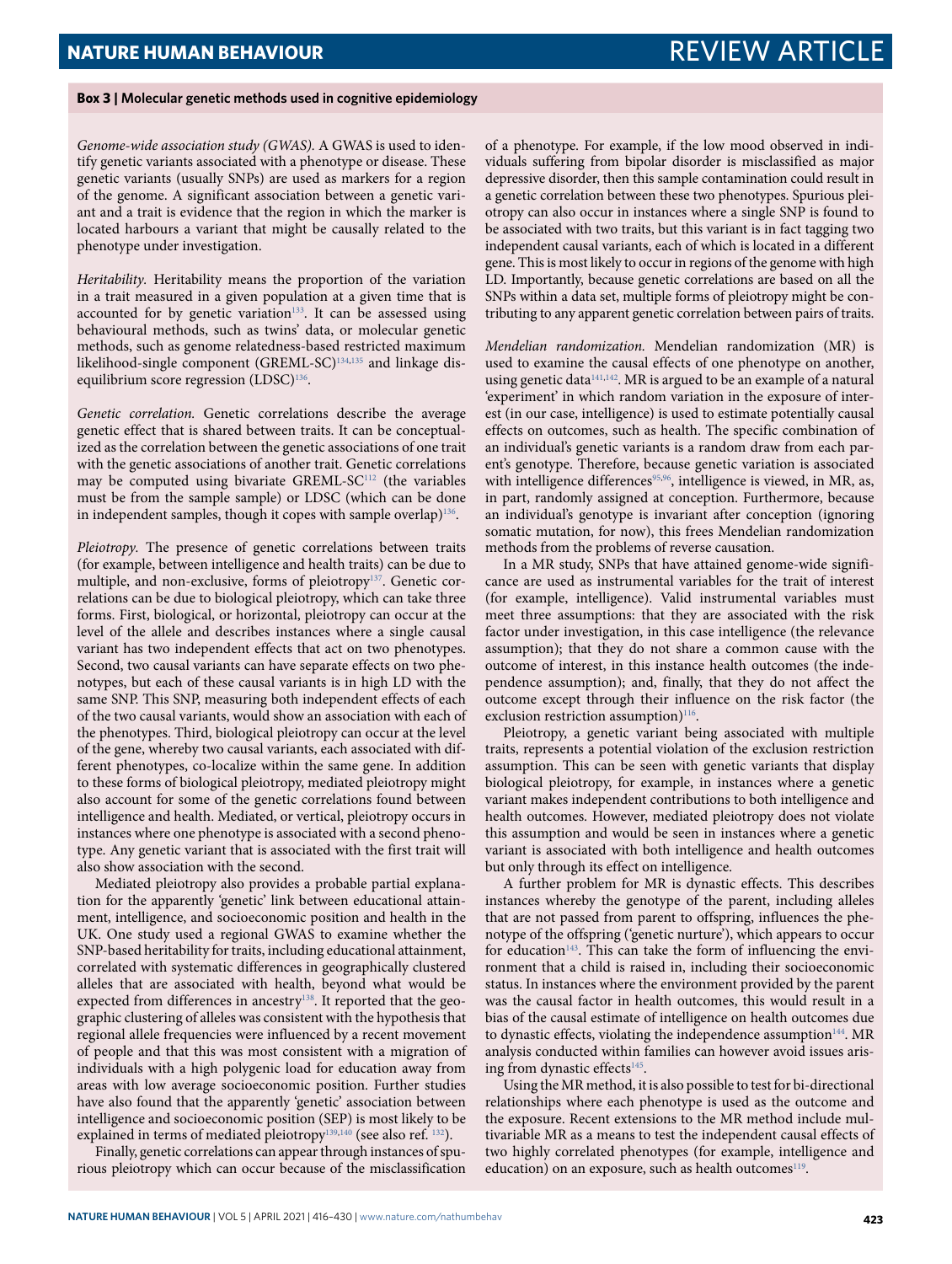predisposes"[62](#page-13-18). In fact, this is similar to one of the suggestions made in 2001[1](#page-12-0) (Box [2](#page-6-0)), that is, that childhood intelligence might predict entry to safer environments. Others have suggested, more strongly, that the attenuations, "highlight structural inequalities over individual capabilities when studying health behaviors"[14](#page-12-10). In a different way, it has been suggested that one does not need to be intelligent to obtain its health benefits. Rather, one should 'phenocopy' intelligent people, that is, by noticing and copying what smart people do with respect to health behaviours, one might stay healthier and live longer<sup>[5](#page-12-2)</sup>.

Those who suggest that education (as an environmental variable) might be the cause (rather than its correlate, intelligence) sometimes recount childhood environmental circumstances that might explain some of the intelligence–health associations. Thus we read the suggestion that, "early conditions, ranging from foetal programming to parental interest in child's education… influence both IQ and subsequent risk of disease… [IQ] remains a bystander in the causal drama"[62](#page-13-18). Whereas these suggestions should be taken seriously and tested empirically, we note two things that we develop below. First, there are massive twin-based and DNA-based genetic studies showing that educational attainments are substantially heritable and highly genetically correlated with intelligence, and that they are also modestly genetically correlated with some health outcomes<sup>[59](#page-13-13)[,60](#page-13-14)</sup>. Second, there is possible partial genetic confounding of some of the variance in these 'environmental' circumstances<sup>[63,](#page-13-19)[64](#page-13-20)</sup>.

Whereas many intelligence–health studies examine possible confounding and mediation by education and childhood and adult socioeconomic position, less has been done to investigate moderation/interaction effects. Analyses of the UK's 1970 British Cohort Study and 1958 National Child Development Study (NCDS) found that intelligence tested in childhood moderated the associations between social disadvantage and all-cause mortality (NCDS only), self-rated health and psychological distress<sup>[65](#page-13-21)</sup>. The moderation was such that the health variables' associations with social disadvantage were weaker in those with higher intelligence. It is possible that childhood intelligence might also weaken the association between genetic predisposition to type 2 diabetes and glycaemic control in older age. In the Lothian Birth Cohort 1936, those with higher prior intelligence were less likely to have higher HbA1c for a given type 2 diabetes polygenic score<sup>[66](#page-13-22)</sup>. This is an instance of intelligence's acting as a possible environmental moderator of the association between genetic predisposition and a health outcome; more simply, it is possible that higher intelligence makes a contribution to freeing people from their genetic predisposition to illness. Mendelian randomization analysis of the UK Biobank sample found that there is lower risk of smoking, independent of any association between intelligence and smoking, in people with greater educational attainment $^{\scriptscriptstyle 67}.$  $^{\scriptscriptstyle 67}.$  $^{\scriptscriptstyle 67}.$ 

The last decade's results make it difficult to separate the contributions made by intelligence and education (and adult social class) to later health outcomes. Statistical mediation of intelligence–health associations (which education partially achieves) does not afford the simple conclusion that education is therefore an important mechanism through which intelligence contributes to health, though, of course, it is possible.

**Health behaviours and health literacy.** An influential suggestion about one possible route for intelligence to be associated with health outcomes is via health-related behaviours (Box [2\)](#page-6-0). Smoking, diet, alcohol consumption and exercise are behaviours related to health and illness. As part of filling in the association between intelligence and mortality, studies have examined longitudinal associations between intelligence in youth and later-assessed health behaviours. Table [4](#page-11-0) provides examples of these associations, related to five health behaviours (alcohol drinking, diet, exercise, oral care and smok-ing) from six different studies<sup>68-[73](#page-13-25)</sup>. In a follow-up study of the USA's National Longitudinal Survey of Youth 1979, a standard deviation

higher intelligence score between about 18 and 22 years was associated at about age 50 with: having fewer sugary drinks in the last week, being more able to engage in vigorous cardiovascular exercise and strength training and using dental floss<sup>[68](#page-13-24)</sup>. Alcohol was more complex; higher intelligence test scorers had fewer alcohol-drinking sessions in the past month in which six drinks were taken, though they drank alcohol more frequently, and more overall in the previous month. Twenty-year follow-up studies of the 1970 British Cohort Study found that those with a higher childhood intelligence score were more likely to be vegetarian<sup>[70](#page-13-26)</sup>, ate fruit more frequently<sup>[71](#page-13-27)</sup>, ate chips (French fries) less frequently $71$  and were more likely to have given up smoking<sup>[73](#page-13-25)</sup>. A 33-year follow-up study in Denmark found that higher intelligence in youth was associated with a 33% lower risk of smoking<sup>[72](#page-13-28)</sup>. Table [4](#page-11-0) shows that all of these associations were substantially attenuated after adjustment for markers of socioeconomic status.

A three-cohort study including the Wisconsin Longitudinal Study from the USA, and National Survey of Health and Development (NSHD; the UK's 1946 birth cohort) and National Child Development Study (the UK's 1970 birth cohort) found that higher cognitive test scores from adolescence were associated with not smoking and less physical inactivity in midlife<sup>[14](#page-12-10)</sup>. All of these associations were rendered non-significant, and were substantially or fully attenuated after adjusting for whether or not subjects had achieved a university degree.

As stated above, the relationship between intelligence in early life and subsequent use of alcohol is probably complex. Evidence from cohorts in both the USA and the UK suggests that higher intelligence is associated with an increased likelihood of being an alcohol drinker rather than a non-drinker as an adult<sup>[68](#page-13-24),[69](#page-13-29)</sup>. Higher intelligence has also been associated in UK National Birth Cohorts with drinking more frequently and having a higher intake of alcohol<sup>[69](#page-13-29)</sup>; however, in Swedish men, the reverse pattern was seen<sup>[74](#page-13-30)</sup>. Higher adolescent cognitive scores in the NSHD were associated with drinking more alcohol at midlife[14](#page-12-10). This survived adjustment for university degree status, with little attenuation. People with higher intelligence in childhood tended to drink more alcohol, at moderate levels, at age 70 in the Lothian Birth Cohort 1936[75](#page-13-31). In part, this might be because some unhealthy people follow medical advice not to consume alcohol. Problem drinking seems to have a different association with intelligence. In cohorts from both the USA and Europe, people with higher early-life intelligence were found to be less likely to engage in risky alcohol use as indicated by less binge drinking, fewer hangovers and lower risk of being hospitalized or dying from an alcohol-related illness<sup>[76](#page-13-32)-79</sup>.

Among people who grew up at a time when the dangers of smoking were not yet recognized, there was no association between early-life intelligence and the likelihood of ever having smoked, although it was associated with quitting later in life $80$ . However, in cohorts exposed from youth to public health information about smoking, higher intelligence tends to correlate with a lower likelihood of being a current smoker and greater likelihood of quitting<sup>[72](#page-13-28),[81,](#page-13-35)[82](#page-13-36)</sup>.

Contrary to the above evidence of less physical inactivity among those with higher intelligence, a Finnish study with data on objectively measured activity found that higher childhood cognitive ability was associated with greater physical inactivity in young adults, perhaps because many of them were still studying<sup>[83](#page-13-37)</sup>.

Most of the above-mentioned health behaviours are factors associated with illness outcomes in studies of mostly healthy people. Intelligence might also relate to people's behaviours when illness has occurred. A study of Swedish men found that intelligence tested at conscription at 18–20 years was associated with 2-year adherence to statin medication after a first myocardial infarction at age under 60 (HR 1.14, 95% CI 1.02, 1.27)[84](#page-13-38). The importance of this example is that, although it is tempting and simpler to draw static box and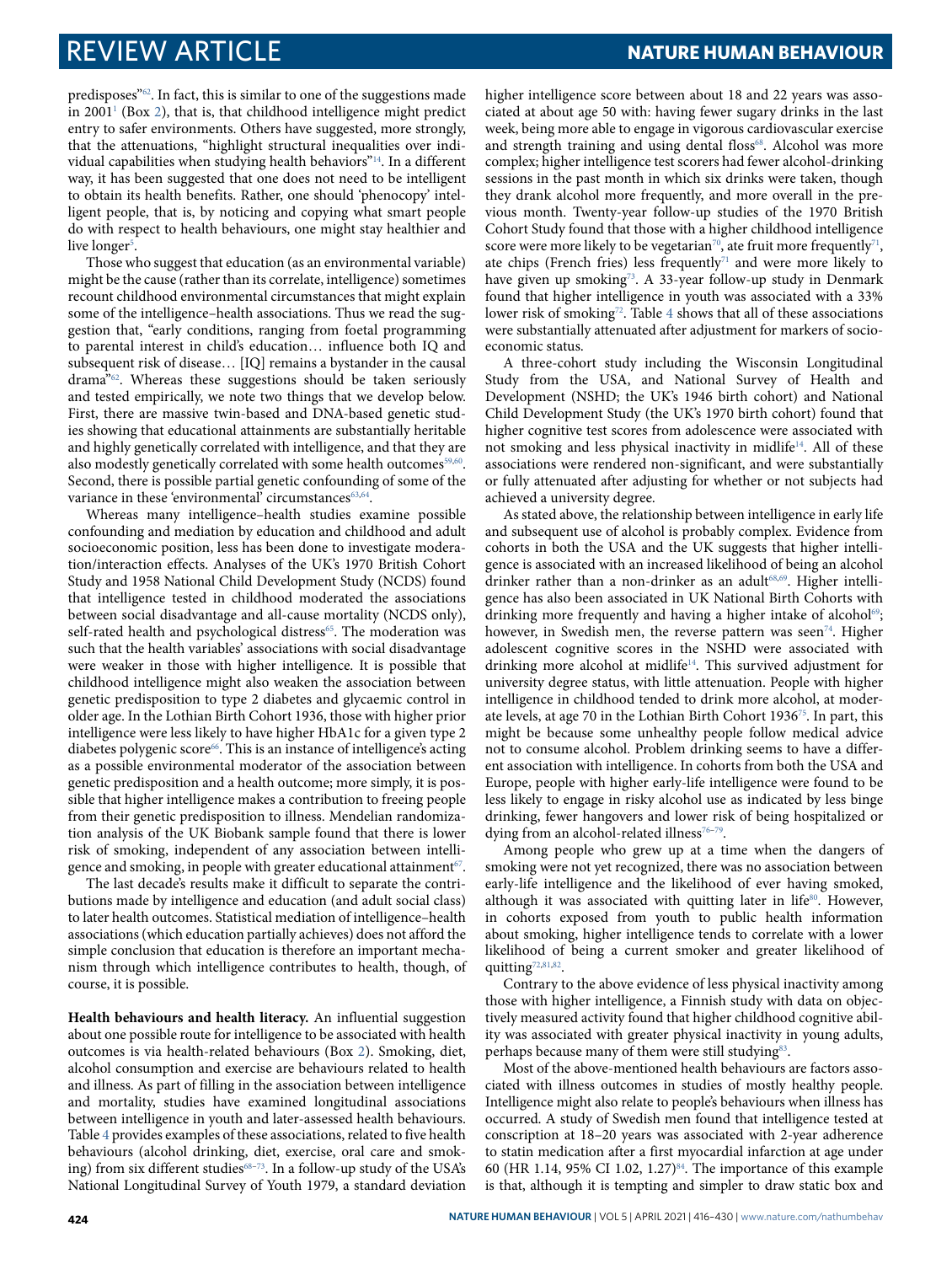arrow models (say, intelligence  $\rightarrow$  health behaviours  $\rightarrow$  illness), in fact, the life course almost certainly involves dynamic associations. For example, developing an illness might elicit individual differences in health behaviours that were not apparent previously, and some of those individual differences might be related to intelligence (Box [2\)](#page-6-0).

A special mention is required for the concept of health literacy and whether it is an intervening, distinct and causal variable in intelligence's and/or education's associations with illness and mortality. A review found that low health literacy was associated with many health outcomes, including greater use of services, less screening uptake, poorer interpretation of health information, less optimal medication use, worse health status and earlier death<sup>[85](#page-13-39)</sup>.

If it has construct validity and is also related to intelligence, health literacy is obviously relevant in cognitive epidemiology. Health literacy's conceptual structure and how it might influ-ence health-related actions were reviewed<sup>[86](#page-13-40)</sup>. As an example, in the 7,000+ participants of the English Longitudinal Study of Ageing (ELSA), low scores on a health literacy test (comprising just four reading-comprehension-based items to do with understanding instructions on a medicine bottle) were associated with greater mortality risk, after adjusting for socioeconomic position and some health behaviours<sup>[87](#page-13-41)</sup>. This was replicated in ELSA with a longer follow-up<sup>[88](#page-13-42)</sup>. Low scores on two out of three tests of health literacy in the 700+ 73-year-olds of the Lothian Birth Cohort 1936 (LBC1936) predicted earlier mortality<sup>[89](#page-13-43)</sup>. These associations were attenuated to non-significance after adjusting for concurrent fluid cognitive ability (intelligence) but not intelligence assessed in childhood. In the same LBC1936 sample, better scores on three tests of health literacy were significantly associated with health markers such as walking speed, lung function, grip strength, BMI (lower) and number of teeth<sup>[90](#page-13-44)</sup>. However, almost all associations were accounted for by intelligence measured at age 11, education, occupational class and concurrent cognitive function.

Despite its large number of associations with health outcomes, there is discussion as to whether 'health literacy' is a distinct construct, or mostly just cognitive abilities by another name. One student-based study found that three so-called health literacy tests loaded on different domains of cognitive function, did not form a coherent health literacy factor, and had little incremental validity on health outcomes beyond measures of intelligence<sup>[91](#page-13-16)</sup>. The authors suggested that "measures of health literacy are simply domain-specific contextualized measures of basic cognitive abilities". The question about whether health literacy is an example of the jangle fallacy<sup>[92](#page-13-45)</sup> is moot.

**Genetic variation.** For those unfamiliar with statistical-genetic methods and terminology, we provide short descriptions in Box [3.](#page-7-0) Intelligence differences and health differences are partly heritable traits. For intelligence test scores, using behavioural methods (that is, pedigree, family or twin-based studies), heritability is  $\sim$  50% when studies of all ages are included; it is lower in childhood and higher in adulthood<sup>93-[95](#page-13-1)</sup>. Using molecular-genetic methods, SNP-based heritability of intelligence in adulthood is ~25% if only common variants are used to make the estimate<sup>[96](#page-13-17)-98</sup>, and higher if rarer variants are included<sup>[99](#page-13-48)</sup>. The difference in the estimates is because behavioural and molecular-genetic methods differ with regard to the genetic variants they capture. For example, molecular-genetic methods using genome-wide association (GWAS) data typically capture only relatively common genetic variants; more technically, they capture additive variance associated with genetic variants in linkage disequilibrium (LD) with common single-nucleotide poly-morphisms (SNPs)<sup>[100](#page-13-49)</sup>. Pedigree- and family-based methods can capture causal variants from across the allele frequency spectrum.

Physical health, mental health, health behaviours and mortality are partly heritable. Self-rated health's heritability using molecular genetic methods was estimated at 13% (s.e. 0.6%)<sup>[101](#page-13-50)</sup>, and its behavioural

genetic methods-based heritability at 32.5% (95% CI 28.8%, 36.1%)[102](#page-13-51). Subjective wellbeing's heritability using molecular genetic methods was estimated at 4.7% (s.e. 0.4%)<sup>[103](#page-14-27)</sup>, and its behavioural genetic methods-based heritability at about 40% (ref. [104](#page-14-28)). Genetic influences are also evident for health-related variables such as smoking<sup>[105](#page-14-29)</sup>, and all-cause mortality<sup>[106](#page-14-30)</sup>. Finding that intelligence and also health, health behaviours and mortality are partly heritable affords the investigation of whether they are partly associated with the same genetic variants.

In a pedigree-based analysis of the Generation Scotland cohort, additive genetic effects accounted for 81% of the phenotypic correlation between intelligence and smoking status, 80% of the correlation between intelligence and fruit and vegetable intake and 46% of the level of physical activity outside of work<sup>[107](#page-14-31)</sup>. Analysis of four independent twin studies found that genetic factors accounted for between 84% and 95% of the phenotypic intelligence–longevity correlation<sup>[108](#page-14-32)</sup>.

Molecular genetic data from GWASs has provided information about the nature of the relationship between intelligence and physical health, illness and mortality<sup>[109](#page-14-33)</sup>, and between intelligence and mental health<sup>[110](#page-14-34)</sup>. This is due to large GWASs now having the statistical power to identify loci associated with intelligence<sup>[96](#page-13-17)-98</sup>. Furthermore, GWASs of educational attainment (used by some as a proxy for intelligence) have attained a sample size in excess of one million<sup>[60](#page-13-14)</sup>. These GWASs enable a comparison of the genetic loci associated with intelligence (and education $96,111$  $96,111$ ) with those genetic loci associated with health, health behaviours and longevity. Furthermore, techniques exist to examine whether genetic variation at multiple single-nucleotide polymorphisms is associated with more than one phenotype. These analyses can therefore be used to determine whether intelligence and health are correlated because genetic variation associated with intelligence is also partly the same genetic variation associated with health and related phenotypes.

Molecular genetic correlations capture overlapping genetic variation accounting for part of any phenotypic associations. Thus, associations between intelligence and physical and mental health, as well as with longevity, appear to be accounted for, in part, by shared associations with genetic variants<sup>[96](#page-13-17),[109](#page-14-33),[110](#page-14-34)</sup>. Specifically, intelligence has negative genetic correlations with, for example, coronary artery disease, type 2 diabetes, obesity and Alzheimer's disease, and positive correlations with FEV1 and self-rated health.

The phenotypic link between the age of death for all-cause mortality and intelligence is to some extent accounted for by shared associations with genetic variants, as evidenced by their genetic correlation ( $r<sub>g</sub> = 0.37$ , s.e. 0.06,  $P = 0.009$ )<sup>[96](#page-13-17)</sup>. However, the genetic signal for intelligence in this computation was obtained from samples in adulthood, sometimes in older age. We should ask whether it would make a difference if the genetic signal for intelligence had come from children because, in cognitive epidemiology, we are primarily trying to explain phenotypic associations between childhood or young-adult intelligence, health and death. Many of the same genetic variants are, in fact, associated with childhood intelligence and older-age intelligence as evidenced by a strong genetic correlation of  $r<sub>g</sub>$  = 0.62 (s.e. 0.22) between intelligence assessed at age 11 years and intelligence measured in the same individuals at age 70 or more<sup>[112](#page-14-5)</sup>. When examining across large old and young cohorts (that is, the 'young' intelligence test scores and the 'old' intelligence test scores are not from the same individuals), the genetic correlation between intelligence in childhood older age is  $r_g$  = 0.71 (s.e. 0.10)<sup>[113](#page-14-36)</sup>. Both of these studies, each using different methods and data to derive genetic correlations, support a conclusion that many of the same genetic variants that are associated with childhood intelligence are also associated with intelligence in older age. One study, using data from two different GWASs, found a genetic correlation of 0.35 (s.e. 0.14,  $P = 0.01$ ) between childhood intelligence and lon-gevity<sup>[114](#page-14-37)</sup>. Two points should be noted about it: first, the longevity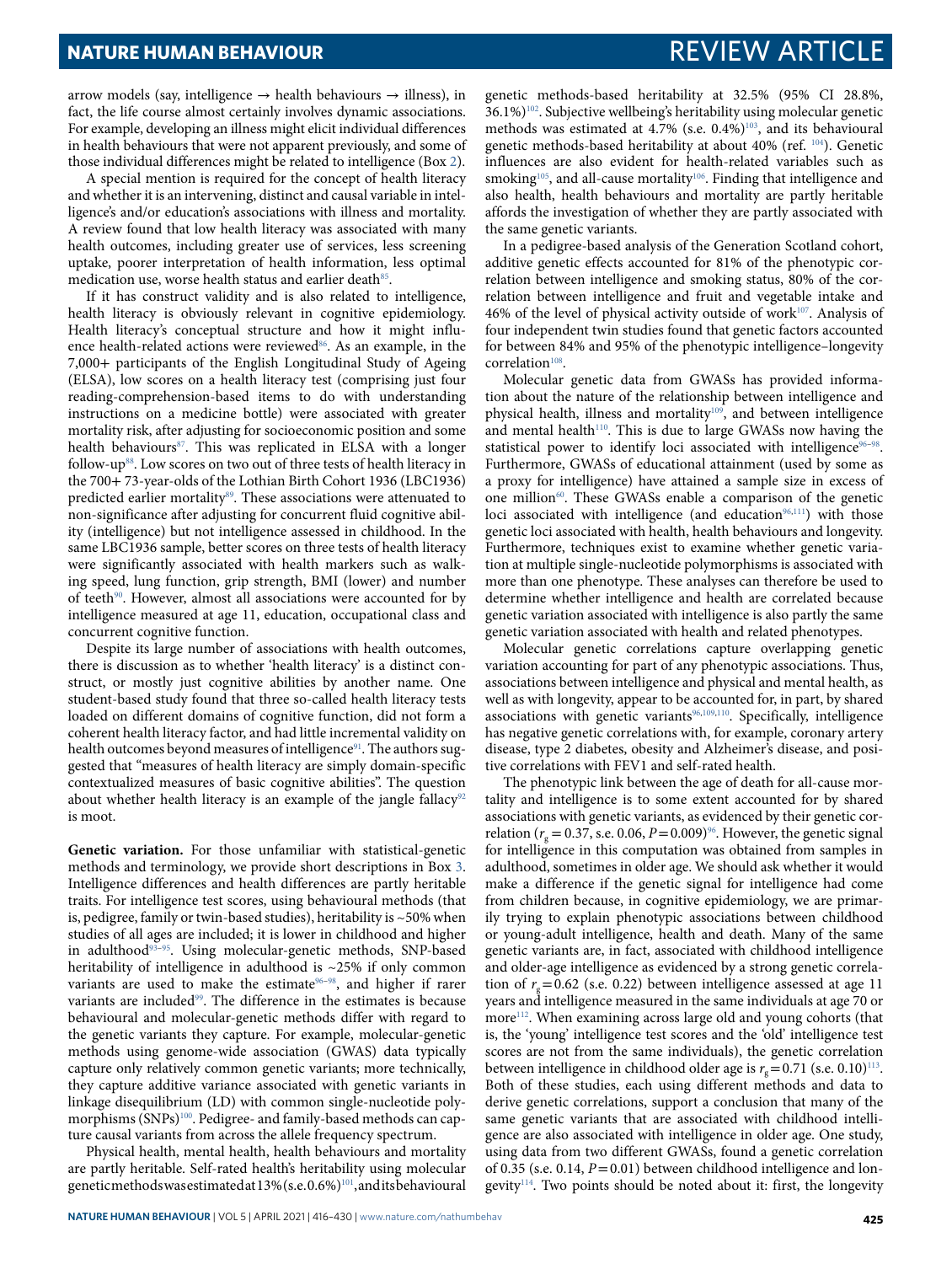GWAS was performed on the phenotype of parental longevity, and second, the GWAS of childhood intelligence was, for this type of analysis, relatively small ( $N \sim 12,000$ ). Using education instead of intelligence, many of the same genetic correlations can be recovered for longevity and physical health outcomes. Overall, the behavioural and molecular genetic correlations with physical health indicate a consistent pattern that some of the genetic variants associated with a higher level of intelligence are also associated with a higher level of physical health, fewer instances of disease and being less likely to engage in some behaviours that put one at risk of illness (for example, smoking, poor diet and lack of exercise).

Some mechanisms by which the same genetic variants might be associated with different phenotypes (intelligence and health, for example) are described in Box [3](#page-7-0). Evidence of a shared genetic association, be it from behavioural or molecular methods, is not, on its own, informative as to the existence of a causal relationship between traits. Indeed, genetic loci are likely to show an association between two traits if those two traits are phenotypically linked (Box [3](#page-7-0)). In addition to the difficulty in extracting meaning from genetic correlations, a further limitation lies, potentially, in the samples used. Data sets such as UK Biobank, which is included in many GWAS, suffer from ascertainment bias whereby healthier, more educated individu-als are over-represented<sup>[115](#page-14-38)</sup>. This might bias genetic correlations.

Progress in asking about causality between traits is being made with the Mendelian randomization (MR) method. MR is not used to identify the presence of a genetic effect on a trait but, rather, under a number of assumptions, uses genetic variation as a natural 'experiment' to investigate putative causal relationships between phenotypic traits. MR can be used to examine potential causal relations as it can, under certain assumptions, overcome unmeasured confounding in observational data<sup>[116](#page-14-22)</sup>. However, as with any technique, the findings garnered through the use of MR depend on a number of assumptions being met. These are described in Box [3](#page-7-0).

This ability of MR studies to test for causal relationships between measures of cognitive ability and physical health, mental health and mortality makes it even more important to be able to ascertain correctly the independent contributions of intelligence and of education. The importance of this is apparent when one considers the possibilities of interventions intended to improve health: it is arguably a simpler matter to increase the school leaving age than it is to increase intelligence.

Using univariate MR analyses, intelligence and education appear to be causal factors in the aetiology of Alzheimer's disease. A standard deviation higher score, for intelligence and education, respectively, resulted in a 35% (95% CI 25–43%) and a 37% (95% CI 23–49%) lower Alzheimer's disease risk $^{117}$  $^{117}$  $^{117}$ . However, a multivariate MR analysis found that there is little evidence that education makes a causal contribution to Alzheimer's disease that is independent of the contribution from intelligence<sup>[118](#page-14-40)</sup>. In contrast, intelligence did make a causal contribution to Alzheimer's disease that was independent of education, where a standard deviation higher intelligence test score was associated with 38% (95% CI 12–56%) lower odds of Alzheimer's disease.

When examining health phenotypes, it has been suggested that intelligence makes genetic contributions independently of those made by education, with inferred positive causal effects on socioeconomic position (measured using income) and negative effects on physical activity<sup>[119](#page-14-26)</sup>. In the same study, education was suggested to make independently-of-intelligence genetic contributions to health, with inferred positive causal effects identified for socioeconomic position (measured using income) and negative causal effects identified for smoking, BMI and sedentary behaviour. Overall, the results of multivariable MR to date suggest that both intelligence and education make independent contributions to health.

The results of this latter study<sup>[119](#page-14-26)</sup> contrast with those of ref.<sup>[117](#page-14-39)</sup> insofar as education, rather than intelligence, had the greater implied direct causal genetic effect on health differences. This is consistent with the idea that intelligence is linked with health as it is a predictor of access to safer environments through the association of intelligence with education, or perhaps as an indicator of future, learned healthy behaviours (Box [2\)](#page-6-0). These MR studies highlight that the relationship between intelligence and health outcomes is likely to differ depending on the specific health outcomes examined. Furthermore, the possible explanations listed in Box [2](#page-6-0) are unlikely to act in isolation. Different combinations of these four, and possibly other, explanations will be needed to describe the relationship between intelligence and any health outcome. Finally, whereas both of the above-mentioned MR studies examined the total and direct effects of intelligence and education on health, they have not quantified the total indirect effect (the genetic overlap between intelligence and education). This hampers interpretations of how intelligence and education might be causally related to health. In addition, by examining only the direct effects, any overall causal effect of intelligence on health outcomes may be underestimated. This would occur should causal effects of intelligence on health outcomes also be shared with education.

### **Conclusions and implications**

The accumulated findings of almost two decades of cognitive epidemiology research have afforded a fairly panoptic description of how higher intelligence associates (modestly) with better health and later death. Confounding expectations that there might be specificity in the causes of death, the illnesses, the health biomarkers and the health behaviours with which intelligence is associated, in fact it has widespread associations. There are notable exceptions, for example, in deaths from non-smoking-related cancers not being associated with intelligence. Another interesting exception is the association with alcohol drinking; in those cultures yet studied, people with higher intelligence tend to drink slightly more and slightly more regularly, but report fewer problems with drinking.

Intelligence's associations with health should be seen as something to be explained, that is, as an explanandum rather than explanans. The advance in the last ten years is that we are now clearer on what needs to be explained, as well as having some partial explanations. There has been a substantial amount of phenotypic mediation, to find out those variables that account for some or all of intelligence's health links. The results point to education and adult social class (and to health behaviours such as smoking). Testing whether these are mostly just outcomes of intelligence (that is, to some extent statistical over-adjustments) or the key factors (for example, what matters is to be educated, whether or not one is a high intelligence test scorer) has taken a genetic turn, with large-scale genetic correlations and Mendelian randomization studies. However, one must remember that intelligence, education and health variables are only partly heritable, and that the genetic correlations account for only a part of any phenotypic associations. Therefore, potentially dazzling as they might be in study size and analytical complexity, genetic studies are addressing only part of the intelligence–health correlation puzzle.

Among the implications of the research are the personal and societal returns to improving childhood predictors of later-life health and other outcomes. Linkages between intelligence in youth and health and death outcomes are remarkable enough, but some nations' data linkages extend to what are called non-health administrative data, such as censuses, care registers, justice records, etc. For example, the Scottish Mental Surveys have been linked to census data, to reveal associations between childhood intelligence and various functional limitations and how these change from age 55 to 75 (ref. [120](#page-14-41)). These additional types of linkages enhance the outcomes and covariates that can be studied in cognitive epidemiology. With even more linkages in place, a longitudinal follow-up analysis of New Zealand's Dunedin study found that those with lower childhood intelligence were more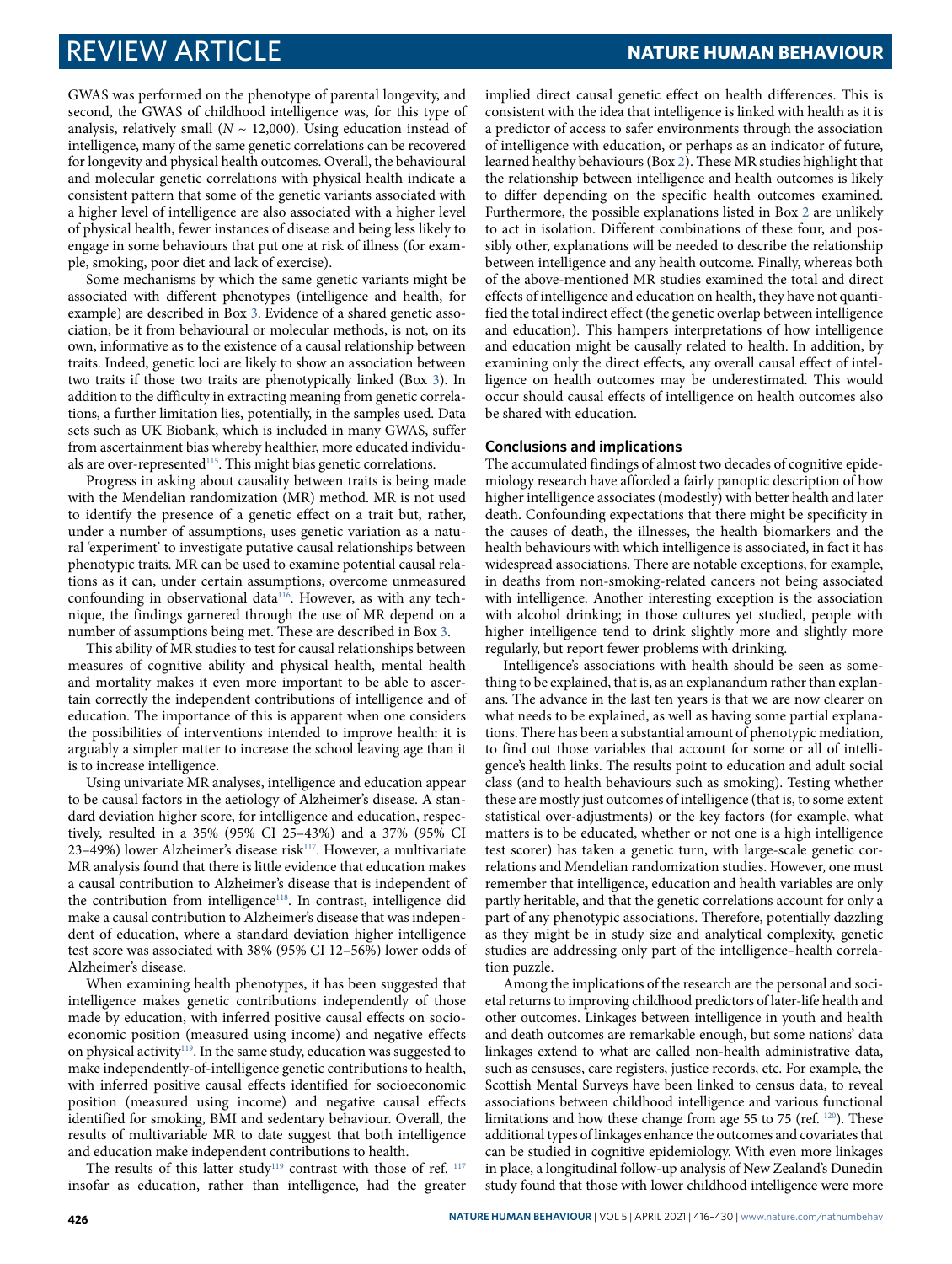<span id="page-11-0"></span>

|                                                                                        |                              | Table 4   Intelligence's associations with health behaviours                                                        |                                    |                            |                       |                              |                                                                                  |                                                                                  |                                                                             |
|----------------------------------------------------------------------------------------|------------------------------|---------------------------------------------------------------------------------------------------------------------|------------------------------------|----------------------------|-----------------------|------------------------------|----------------------------------------------------------------------------------|----------------------------------------------------------------------------------|-----------------------------------------------------------------------------|
| <b>Health behaviour</b>                                                                | Reference                    | Cohort                                                                                                              | IQ test                            | study sample<br>Number in  | Number of<br>outcomes | Follow-up<br>(years)<br>time | Age- and sex-adjusted<br>effect size (95% CI) <sup>1</sup>                       | Multivariate-adjusted<br>effect size (95% CI) <sup>1</sup>                       | Covariates included apart<br>from age/sex                                   |
| <b>Alcohol</b>                                                                         |                              |                                                                                                                     |                                    |                            |                       |                              |                                                                                  |                                                                                  |                                                                             |
| Drunk alcohol in last<br>30 days                                                       | Wraw et al. <sup>68</sup>    | National Longitudinal<br>Survey of Youth 1979                                                                       | Qualification Test<br>Armed Forces | 5,336                      | 3,115                 |                              | OR1.58 (1.47, 1.69)<br>per SD higher IQ                                          | OR 1.23 (1.14, 1.34) per<br>SD higher IQ                                         | Childhood and adult SES                                                     |
| Drinks alcohol more<br>frequently                                                      | Batty et al. <sup>69</sup>   | 1970 British Cohort Study                                                                                           | British Ability<br>Scales          | Female 2,896<br>Male 3,040 |                       | 20                           | 1.45) per SD higher IQ;<br>female OR 1.54 (1.43,<br>Male OR 1.36 (1.29,<br>1,66) | Male OR 1.18 (1.10, 1.27)<br>female OR 1.26 (1.16,<br>per SD higher IQ;<br>1.36) | Childhood and adult SES,<br>income, qualifications,<br>whether has children |
| Had six or more drinks Wraw et al. <sup>68</sup><br>on one occasion in last<br>30 days |                              | National Longitudinal<br>Survey of Youth 1979                                                                       | Qualification Test<br>Armed Forces | 3,112                      | 801                   |                              | OR 0.67 (0.61, 0.74)<br>per SD higher IQ                                         | OR 0.83 (0.74, 0.94)<br>per SD higher IQ                                         | Childhood and adult SES                                                     |
| Dietary habits                                                                         |                              |                                                                                                                     |                                    |                            |                       |                              |                                                                                  |                                                                                  |                                                                             |
| Vegetarian                                                                             | Gale et al. <sup>70</sup>    | 1970 British Cohort Study                                                                                           | British Ability<br>Scales          | 8,170                      | 366                   | 20                           | OR1.42 (1.28 to 1.59)<br>per SD higher IQ                                        | OR 1.20 (1.06, 1.36) per<br>SD higher IQ                                         | Childhood and adult SES,<br>qualifications                                  |
| Had sugary drinks in<br>last week                                                      | Wraw et al. <sup>68</sup>    | National Longitudinal<br>Survey of Youth 1979                                                                       | Qualification Test<br>Armed Forces | 5,341                      | 2786                  | Î.                           | OR 0.75 (0.71 to 0.80)<br>per SD higher IQ <sup>2</sup>                          | OR 0.96 (0.89 to 1.03)<br>per SD higher IQ                                       | Childhood and adult SES                                                     |
| Eats fruit more<br>frequently                                                          | Batty et al. <sup>71</sup>   | 1970 British Cohort Study                                                                                           | British Ability<br>Scales          | 8,282                      |                       | 20                           | OR1.30 (1.25, 1.35) per<br>SD higher IQ                                          | OR 1.09 (1.03, 1.14)                                                             | Childhood and adult SES,<br>income, qualifications                          |
| Eats chips more<br>frequently                                                          | Batty et al. <sup>71</sup>   | 1970 British Cohort Study                                                                                           | British Ability<br>မ္မ<br>5cd      | 8,282                      |                       | 20                           | OR 0.74 (0.71, 0.77)<br>per SD higher IQ                                         | OR 0.91 (0.87, 0.97)                                                             | Childhood and adult SES,<br>income, qualifications                          |
| Exercise                                                                               |                              |                                                                                                                     |                                    |                            |                       |                              |                                                                                  |                                                                                  |                                                                             |
| cardiovascular activity<br>Able to engage<br>in vigorous                               | Wraw et al. <sup>68</sup>    | National Longitudinal<br>Survey of Youth 1979                                                                       | Qualification Test<br>Armed Forces | 5,151                      | 4,963                 |                              | OR 1.67 (1.41, 1.99) per<br>SD higher IQ                                         | OR 1.33 (1.08, 1.65) per<br>SD higher IQ                                         | Childhood and adult SES                                                     |
| Able to engage in<br>strength training                                                 | Wraw et al. <sup>68</sup>    | National Longitudinal<br>Survey of Youth 1979                                                                       | Qualification Test<br>Armed Forces | 4,989                      | 4,776                 |                              | OR1.61 (1.37, 1.90) per<br>SD higher IQ                                          | OR 1.40 (1.14, 1.71) per<br>SD higher IQ                                         | Childhood and adult SES                                                     |
| Oral care                                                                              |                              |                                                                                                                     |                                    |                            |                       |                              |                                                                                  |                                                                                  |                                                                             |
| Use dental floss                                                                       | Wraw et al. <sup>68</sup>    | National Longitudinal<br>Survey of Youth 1979                                                                       | Qualification Test<br>Armed Forces | 5,093                      | 4,010                 |                              | OR 1.47 (1.35, 1.59) per<br>SD higher IQ                                         | OR 1.18 (1.07, 1.30) per<br>SD higher IQ                                         | Childhood and adult SES                                                     |
| Smoking                                                                                |                              |                                                                                                                     |                                    |                            |                       |                              |                                                                                  |                                                                                  |                                                                             |
| Current smoker                                                                         | Osler M et al. <sup>72</sup> | Metropolit cohort, men<br>born 1953                                                                                 | Børge Prien Prøve                  | 6,292                      | 2,287                 | 33                           | Unadjusted OR 0.67<br>(0.63, 0.70) per SD<br>increase in IQ                      | OR 0.82 (0.71, 0.90)                                                             | divorced by 30, in labour<br>Father's SES, education,<br>market at 22       |
| Given up smoking                                                                       | Batty et al. <sup>73</sup>   | 1970 British Cohort Study                                                                                           | British Ability<br>ΘS<br>Scale     | 8,171                      | 1,550                 | 20                           | OR 1.25 (1.18, 1.34) per<br>SD increase in IQ                                    | OR 1.02 (0.93, 1.11) per<br>SD increase in IQ                                    | Childhood and adult SES,<br>income, qualifications                          |
|                                                                                        |                              | 'Sex included where appropriate, that is, men and women analysed together. <sup>2</sup> Also adjusted for ethnicity |                                    |                            |                       |                              |                                                                                  |                                                                                  |                                                                             |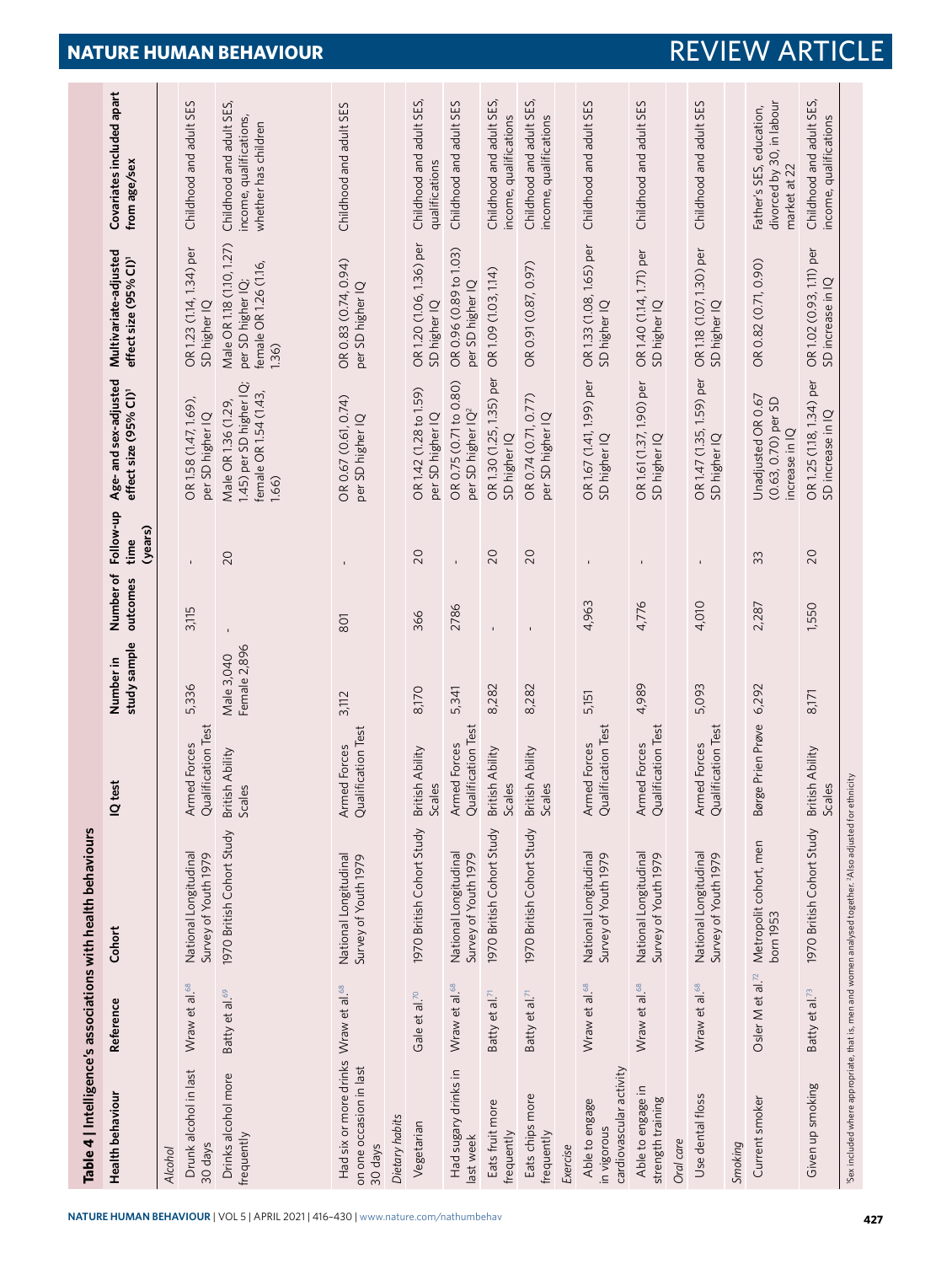likely, as adults, to be in a 'high-cost economic burden group' for social welfare, fatherless children, smoking, excess weight, hospital stays, prescription fills and crime<sup>[121](#page-14-42)</sup>. It is notable, however, that, in their multivariable models, other variables often nudged intelligence to below significance levels.

Therefore, with respect to the implications, we should ask: how can we make people healthier and happier overall, and reduce inequalities? In asking that, we may rehearse what the regularities are, that is that, in the studies described herein, intelligence– health associations are substantially attenuated by education and other indicators of adult socioeconomic position. Therefore, helpful things might be to optimize cognitive development in the early years, to raise educational attainments for all, to make health literacy messages accessible and widespread, to improve workplace and home conditions for all and/or to ensure that people have more and more equal incomes. It has been suggested that childhood intelligence is one of a number of personal history predictors of later ill health, accelerated ageing and earlier mortality that might be used to identify those most in need for recruitment into so-called healthspan-extension trials<sup>[53](#page-13-7)</sup>. For now, focussing on intelligence and education and the still-unsettled causal story they have with health inequalities, it seems prudent to promote more and better education and health literacy for all.

Received: 16 October 2019; Accepted: 15 February 2021; Published online: 1 April 2021

### **References**

- <span id="page-12-0"></span> 1. Whalley, L. J. & Deary, I. J. Longitudinal cohort study of childhood IQ and survival up to age 76. Br. Med. J. **322**, 819 (2001).
- <span id="page-12-1"></span> 2. Deary, I. J. & Batty, G. D. Cognitive epidemiology: a glossary. J. Epidemiol. Community Health **61**, 378–384 (2007).
- 3. Deary, I. J. Introduction to the special issue on cognitive epidemiology. Intelligence **37**, 517–519 (2009).
- 4. Deary, I. J. Cognitive epidemiology: its rise, its current issues, and its challenges. Pers. Individ. Diff. **49**, 337–343 (2010).
- <span id="page-12-2"></span> 5. Deary, I. J., Weiss, A. & Batty, G. D. Intelligence and personality as predictors of illness and death: how researchers in differential psychology and chronic disease epidemiology are collaborating to understand and address health inequalities. Psychol. Sci. Public Interest **11**, 53–79 (2010).
- <span id="page-12-3"></span> 6. Calvin, C. M. et al. Intelligence in youth and all-cause mortality: systematic review with meta-analysis. Int. J. Epidemiol. **40**, 626–644 (2011).
- <span id="page-12-4"></span> 7. Schmidt, F. L. & Hunter, J. General mental ability in the world of work: occupational attainment and job performance. J. Pers. Soc. Psychol. **86**, 162–173 (2004).
- <span id="page-12-5"></span> 8. Strenze, T. Intelligence and socio-economic success: a meta-analytic review of longitudinal research. Intelligence **35**, 401–426 (2007).
- <span id="page-12-6"></span> 9. Ritchie, S. J. & Tucker-Drob, E. M. How much does education improve intelligence? A meta-analysis. Psychol. Sci. **29**, 1358–1369 (2018).
- <span id="page-12-7"></span> 10. Bosworth, B. Increasing disparities in mortality by socioeconomic status. Ann. Rev. Public Health **39**, 237–251 (2018).
- 11. Byhoff, E., Hamati, M. C., Power, R., Burgard, S. A. & Chopra, V. Increasing educational attainment and mortality reduction: a systematic review and taxonomy. BMC Public Health **17**, 719 (2017).
- <span id="page-12-8"></span> 12. Korda, R. J. et al. Education inequalities in adult all-cause mortality: first national data for Australia using linked census and mortality data. Int. J. Epidemiol. **49**, 511–518 (2020).
- <span id="page-12-9"></span> 13. Gottfredson, L. S. Intelligence: is it the epidemiologists' elusive "fundamental cause" of social class inequalities in health? J. Pers. Soc. Psychol. **86**, 174–199 (2004).
- <span id="page-12-10"></span> 14. Clouston, S. A., Richards, M., Cadar, D. & Hofer, S. M. Educational inequalities in health behaviors at midlife: is there a role for early-life cognition? J. Health Soc. Behav. **56**, 323–340 (2015).
- <span id="page-12-11"></span> 15. Hauser, R. M. & Palloni, A. Adolescent IQ and survival in the Wisconsin Longitudinal Study. J. Gerontol. B **66B**, 91–101 (2011).
- <span id="page-12-12"></span> 16. Maller, J. B. Vital indices and their relation to psychological and social factors. Hum. Biol. **5**, 94–121 (1933).
- 17. Furu, M., Lindgarde, F., Ljung, B.-O., Munck, I. & Kristenson, H. Premature death, cognitive ability and socio-economic background: A longitudinal study of 834 men. Stockholm Institute of Education: Department of Educational Research: Reports on Education and Psychology Nr 1 (1984).
- 18. O'Toole, B. I., Adena, M. A. & Jones, M. P. Risk factors for mortality in Australian Vietnam-era national servicemen: a case–control study. Community Health Stud. **12**, 408–417 (1988).
- <span id="page-12-13"></span> 19. O'Toole, B. I. & Stankov, L. Ultimate validity of psychological tests. Pers. Individ. Diff. **13**, 699–716 (1992).
- <span id="page-12-14"></span> 20. Funder, D. C. & Ozer, D. J. Evaluating effect size in psychological research: sense and nonsense. Adv. Methods Pract. Psychol. Sci. **2**, 156–168 (2019).
- <span id="page-12-15"></span>21. Batty, G. D. et al. IQ in early adulthood and mortality by middle age: cohort study of 1 million Swedish men. Epidemiology **20**, 100–109 (2009).
- <span id="page-12-16"></span>Iveson, M. H., Čukić, I., Der, G., Batty, G. D. & Deary, I. J. Intelligence and all-cause mortality in the 6-Day Sample of the Scottish Mental Survey 1947 and their siblings: testing the contribution of family background. Int. J. Epidemiol. **47**, 89–96 (2018).
- <span id="page-12-17"></span> 23. Bratsberg, B. & Rogeberg, O. Childhood socioeconomic status does not explain the IQ–mortality gradient. Intelligence **62**, 148–154 (2017).
- <span id="page-12-21"></span> 24. Christensen, G. T., Mortensen, E. L., Christensen, K. & Osler, M. Intelligence in young adulthood and cause-specific mortality in the Danish Conscription Database—a cohort study of 728,160 men. Intelligence **59**, 64–71 (2016).
- 25. Čukić, I., Brett, C. E., Calvin, C. M., Batty, G. D. & Deary, I. J. Childhood IQ and survival to 79: follow-up of 94% of the Scottish Mental Survey 1947. Intelligence **63**, 45–50 (2017).
- <span id="page-12-22"></span> 26. Lager, A., Seblova, D., Falkstedt, D. & Lovden, M. Cognitive and emotional outcomes after prolonged education: a quasi-experiment on 320,182 Swedish boys. Int. J. Epidemiol. **46**, 303–311 (2016).
- <span id="page-12-18"></span> 27. Twig, G. et al. Cognitive function in adolescence and the risk for premature diabetes and cardiovascular mortality in adulthood. Cardiovasc. Diabetol. **17**, 154 (2018).
- <span id="page-12-19"></span> 28. Calvin, C. M. et al. Childhood intelligence in relation to major causes of death in 68 year follow-up: prospective population study. Br. Med. J. **357**, j2708 (2017).
- <span id="page-12-20"></span> 29. Hayat, A. A. et al. Understanding the relationship between cognition and death: a within cohort examination of cognitive measures and mortality. Eur. J. Epidemiol. **33**, 1049–1062 (2018).
- <span id="page-12-23"></span> 30. O'Toole, B. I. Intelligence and behaviour and motor vehicle accident mortality. Accid. Anal. Prev. **22**, 211–221 (1990).
- 31. Gunnell, D., Magnusson, P. K. & Rasmussen, F. Low intelligence test scores in 18 year old men and risk of suicide: cohort study. Br. Med. J. **330**, 167 (2005).
- <span id="page-12-24"></span> 32. Batty, G. D., Deary, I. J., Tengstrom, A. & Rasmussen, F. IQ in early adulthood and later risk of death by homicide: cohort study of 1 million men. Br. J. Psychiat. **193**, 461–465 (2008).
- <span id="page-12-25"></span> 33. Wraw, C., Deary, I. J., Gale, C. R. & Der, G. Intelligence in youth and health at age 50. Intelligence **53**, 23–32 (2015).
- <span id="page-12-32"></span> 34. Osler, M., Christensen, G. T., Garde, E., Mortensen, E. L. & Christensen, K. Cognitive ability in young adulthood and risk of dementia in a cohort of Danish men, brothers, and twins. Alzheimers Dement. **13**, 1355–1363 (2017).
- <span id="page-12-33"></span> 35. Nyberg, J. et al. Cardiovascular and cognitive fitness at age 18 and risk of early-onset dementia. Brain **137**, 1514–1523 (2014).
- <span id="page-12-34"></span> 36. Huang, A. R., Strombotne, K. L., Horner, E. M. & Lapham, S. J. Adolescent cognitive aptitudes and later-in-life Alzheimer disease and related disorders. JAMA Netw. Open **1**, e181726 (2018).
- <span id="page-12-35"></span> 37. Russ, T. C. et al. Childhood cognitive ability and incident dementia. Epidemiology **28**, 361–364 (2017).
- <span id="page-12-36"></span> 38. Schmidt, M. et al. Cognitive test scores in young men and subsequent risk of type 2 diabetes, cardiovascular morbidity, and death. Epidemiology **24**, 632–636 (2013).
- <span id="page-12-37"></span> 39. Christensen, G. T., Rozing, M. P., Mortensen, E. L., Christensen, K. & Osler, M. L. Young adult cognitive ability and subsequent major depression in a cohort of 666,804 Danish men. J. Affect. Disord. **235**, 162–167 (2018).
- <span id="page-12-38"></span> 40. Richards, M. et al. IQ in childhood and the metabolic syndrome in middle age. Intelligence **37**, 567–572 (2009).
- <span id="page-12-39"></span> 41. Gale, C. R., Batty, G. D., Tynelius, P., Deary, I. J. & Rasmussen, F. Intelligence in early adulthood and subsequent hospitalization for mental disorders. Epidemiology **21**, 70–77 (2010).
- <span id="page-12-26"></span> 42. Twig, G. et al. Cognitive function and the risk for diabetes among young men. Diabetes Care **37**, 2982–2988 (2014).
- <span id="page-12-27"></span> 43. Altschul, D. M., Wraw, C., Der, G., Gale, C. R. & Deary, I. J. Hypertension development by midlife and the roles of premorbid cognitive function, sex, and their interaction. Hypertension **73**, 812–819 (2019).
- <span id="page-12-28"></span> 44. Kraft, M., Arts, K., Traag, T., Otten, F. & Bosma, H. The contribution of intellectual abilities to young adult's educational differences in health care use. Intelligence **68**, 1–5 (2018).
- <span id="page-12-29"></span> 45. Karama, S. et al. Childhood cognitive ability accounts for associations between cognitive ability and brain cortical thickness in old age. Mol. Psychiat. **19**, 555–559 (2014).
- <span id="page-12-30"></span> 46. Luciano, M. et al. Reverse causation in the association between C-reactive protein ad fibrinogen levels and cognitive abilities in an ageing sample. Psychosom. Med. **71**, 404–409 (2009).
- <span id="page-12-31"></span> 47. Gow, A. J. et al. Cytomegalovirus infection and cognitive abilities in old age. Neurobiol. Aging **34**, 1846–1852 (2013).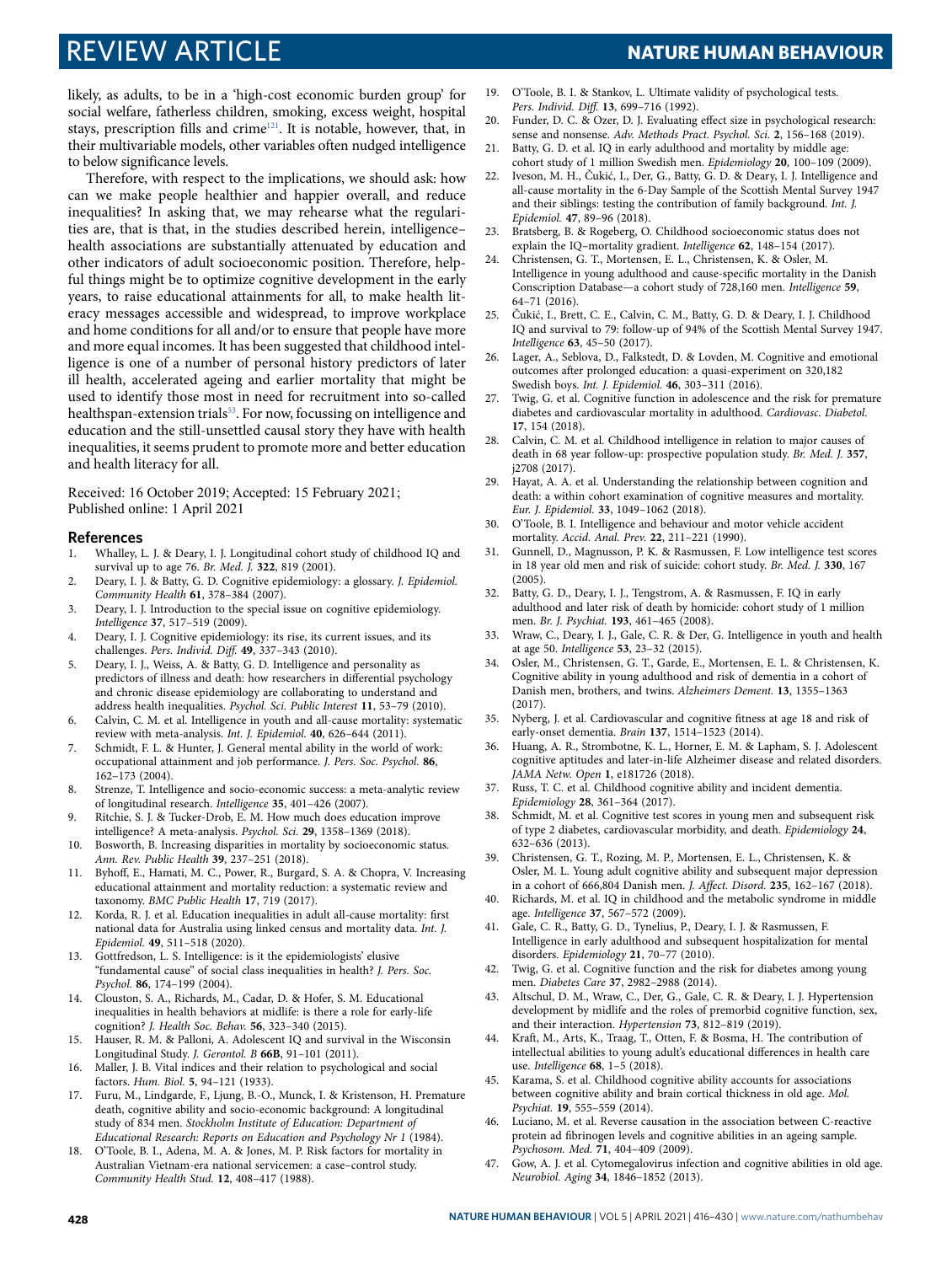- <span id="page-13-2"></span> 48. Altschul, D. M., Starr, J. M. & Deary, I. J. Cognitive function in early and later life is associated with blood glucose in older individuals: analysis of the Lothian Birth Cohort of 1936. Diabetologia **61**, 1946–1955 (2018).
- <span id="page-13-3"></span> 49. Gale, C. R., Boot, T., Starr, J. M. & Deary, I. J. Intelligence and socioeconomic position in childhood in relation to frailty and cumulative allostatic load in later life: the Lothian Birth Cohort 1936. J. Epidemiol. Community Health **70**, 576–582 (2016).
- <span id="page-13-4"></span> 50. Sorberg, A., Allebeck, P. & Hemmingsson, T. IQ and somatic health in late adolescence. Intelligence **44**, 155–162 (2014).
- <span id="page-13-5"></span> 51. Cukierman-Yaffe, T. et al. Cognitive performance at late adolescence and the risk for impaired fasting glucose among young adults. J. Clin. Endocrinol. Metab. **100**, 4409–4416 (2015).
- <span id="page-13-6"></span> 52. Schaefer, J. D. et al. Early-life intelligence predicts midlife biological age. J. Gerontol. B **71**, 968–977 (2016).
- <span id="page-13-7"></span> 53. Belsky, D. W. et al. Impact of personal-history characteristics on the Pace of Aging: implications for clinical trials of therapies to slow aging and extend healthspan. Aging Cell **16**, 644–651 (2017).
- <span id="page-13-8"></span> 54. Ariansen et al. The educational gradient in coronary heart disease: the association with cognition in a cohort of 57,279 male conscripts. J. Epidemiol. Community Health **69**, 322–329 (2015).
- <span id="page-13-9"></span> 55. Meincke, R. H., Osler, M., Mortensen, E. L. & Hansen, A. M. Is intelligence in early adulthood associated with midlife physical performance among Danish males?. J. Aging Health **28**, 530–545 (2016).
- <span id="page-13-10"></span> 56. Vasilopoulos, T. et al. Individual differences in cognitive ability at age 20 predict pulmonary function 35 years later. J. Epidemiol. Community Health **69**, 261–265 (2015).
- <span id="page-13-11"></span> 57. Deary, I. J., Whalley, L. J., Batty, G. D. & Starr, J. M. Physical fitness and lifetime cognitive change. Neurology **67**, 1195–1200 (2006).
- <span id="page-13-12"></span> 58. Backhouse, E. V., McHutchison, C. A., Cvoro, V., Shenkin, S. D. & Wardlaw, J. M. Early life risk factors for cerebrovascular disease: a systematic review and meta-analysis. Neurology **88**, 109 (2017).
- <span id="page-13-13"></span> 59. Calvin, C. M. et al. Multivariate genetic analyses of cognition and education from two population samples of 174,000 and 166,000 school children. Behav. Genet. **42**, 699–710 (2012).
- <span id="page-13-14"></span> 60. Lee, J. J. et al. Gene discovery and polygenic prediction from a genome-wide association study of educational attainment in 1.1 million individuals. Nat. Genet. **50**, 1112–1121 (2018).
- <span id="page-13-15"></span> 61. Deary, I. J. & Johnson, W. Intelligence and education: causal perceptions drive analytic processes and therefore conclusions. Int. J. Epidemiol. **39**, 1362–1369 (2010).
- <span id="page-13-18"></span> 62. Marmot, M. & Kivimaki, M. Social inequalities in mortality: a problem of cognitive function? Eur. Heart J. **30**, 1819–1820 (2009).
- <span id="page-13-19"></span> 63. Trzaskowski, M. et al. Genetic influence on family socioeconomic status and children's intelligence. Intelligence **42**, 83–88 (2014).
- <span id="page-13-20"></span> 64. Krapohl, E. & Plomin, R. Genetic link between family socioeconomic status and children's educational achievement estimated from genome-wide SNPs. Mol. Psychiat. **21**, 437–443 (2016).
- <span id="page-13-21"></span> 65. Bridger, E. & Daly, M. Does cognitive ability buffer the link between childhood disadvantage and adult health? Health Psychol. **36**, 966–976 (2017).
- <span id="page-13-22"></span> 66. Mõttus, R., Luciano, M., Starr, J. M., McCarthy, M. I. & Deary, I. J. Childhood cognitive ability moderates later-life manifestation of type 2 diabetes genetic risk. Health Psychol. **34**, 915–919 (2015).
- <span id="page-13-23"></span> 67. Sanderson, E., Smith, G. D., Bowden, J. & Munafò, M. R. Mendelian randomisation analysis of the effect of educational attainment and cognitive ability on smoking behaviour. Nat. Commun. **10**, 2949 (2019).
- <span id="page-13-24"></span> 68. Wraw, C., Der, G., Gale, C. R. & Deary, I. J. Intelligence in youth and health behaviours in middle age. Intelligence **69**, 71–86 (2018).
- <span id="page-13-29"></span> 69. Batty, G. D. et al. Childhood mental ability and adult alcohol intake and alcohol problems: the 1970 British Cohort Study. Am. J. Public. Health **98**, 2237–2243 (2008).
- <span id="page-13-26"></span> 70. Gale, C. R., Deary, I. J., Schoon, I. & Batty, G. D. IQ in childhood and vegetarianism in adulthood: the 1970 British Cohort Study. Br. Med. J. **334**, 245 (2007).
- <span id="page-13-27"></span> 71. Batty, G. D., Deary, I. J., Schoon, I. & Gale, C. R. Childhood mental ability in relation to food intake and physical activity in adulthood: the 1970 British Cohort Study. Pediatrics **119**, e38–e45 (2007).
- <span id="page-13-28"></span> 72. Osler, M., Godtfredsen, N. S. & Prescott, E. Childhood social circumstances and health behaviour in midlife: the Metropolit 1953 Danish male birth cohort. Int. J. Epidemiol. **37**, 1367–1384 (2008).
- <span id="page-13-25"></span> 73. Batty, G. D., Deary, I. J., Schoon, I. & Gale, C. R. Mental ability across childhood in relation to risk factors for premature mortality in adult life: the 1970 British Cohort Study. J. Epidemiol. Community Health **61**, 997–1003 (2007).
- <span id="page-13-30"></span> 74. Sjölund, S., Hemmingsson, T. & Allebeck, P. IQ and level of alcohol consumption—findings from a national survey of Swedish conscripts. Alcohol. Clin. Exp. Res. **39**, 548–555 (2015).
- <span id="page-13-31"></span> 75. Corley, J. et al. Alcohol intake and cognitive abilities in old age: the Lothian Birth Cohort 1936 study. Neuropsychology **25**, 166–175 (2011).
- <span id="page-13-32"></span> 76. Sjölund, S., Allebeck, P. & Hemmingsson, T. Intelligence quotient (IQ) in adolescence and later risk of alcohol-related hospital admissions and deaths-37-year follow-up of Swedish conscripts. Addiction **107**, 89–97 (2012).
- 77. Cheng, H. & Furnham, A. Correlates of adult binge drinking: evidence from a British cohort. PLoS ONE **8**, e78838 (2013).
- Batty, G. D., Deary, I. J. & Macintyre, S. Childhood IQ and life course socioeconomic position in relation to alcohol induced hangovers in adulthood: the Aberdeen Children of the 1950s study. J. Epidem. Community Health **60**, 872–874 (2006).
- <span id="page-13-33"></span> 79. Sjölund, S., Hemmingsson, T., Gustafsson, J.-E. & Allebeck, P. IQ and alcohol-related morbidity and mortality among Swedish men and women: the importance of socioeconomic position. J. Epidemiol. Community Health **69**, 858–864 (2015).
- <span id="page-13-34"></span> 80. Taylor, M. et al. Childhood mental ability and smoking cessation in adulthood: prospective observational study linking the Scottish Mental Survey 1932 and the Midspan studies. J. Epidemiol. Community Health **57**, 464–465 (2003).
- <span id="page-13-35"></span> 81. Daly, M. & Egan, M. Childhood cognitive ability and smoking initiation, relapse and cessation throughout adulthood: evidence from two British cohort studies. Addiction **112**, 651–659 (2017).
- <span id="page-13-36"></span> 82. Batty, G. D., Deary, I. J. & Macintyre, S. Childhood IQ in relation to risk factors for premature mortality in middle-aged persons: the Aberdeen Children of the 1950s study. J. Epidemiol. Community Health **61**, 241–247 (2007).
- <span id="page-13-37"></span> 83. Kumpulainen, S. M. et al. Childhood cognitive ability and physical activity in young adulthood. Health Psychol. **36**, 587–597 (2017).
- <span id="page-13-38"></span> 84. Wallert, J., Lissaker, C., Madison, G., Held, C. & Olsson, E. Young adulthood cognitive ability predicts statin adherence in middle-aged men after first myocardial infarction: a Swedish National Registry study. Eur. J. Prev. Cardiol. **24**, 639–646 (2017).
- <span id="page-13-39"></span> 85. Berkman, N. D., Sheridan, S. L., Donahue, K. E., Halpern, D. J. & Crotty, K. Low health literacy and health outcomes: an updated systematic review. Ann. Intern. Med. **155**, 97–107 (2011).
- <span id="page-13-40"></span> 86. von Wagner, C., Steptoe, A., Wolf, M. S. & Wardle, J. Health literacy and health actions: a review and a framework from health psychology. Health Educ. Behav. **36**, 860–877 (2009).
- <span id="page-13-41"></span> 87. Bostock, S. & Steptoe, A. Association between low functional health literacy and mortality in older adults: longitudinal cohort study. Br. Med. J. **344**, e1602 (2012).
- <span id="page-13-42"></span> 88. Smith, S. G., Jackson, S. E., Kobayashi, L. C. & Steptoe, A. Social isolation, health literacy, and mortality risk: findings from the English Longitudinal Study of Ageing. Health Psychol. **37**, 160–169 (2018).
- <span id="page-13-43"></span> 89. Fawns-Ritchie, C., Starr, J. M. & Deary, I. J. Role of cognitive ability in the association between functional health literacy and mortality in the Lothian Birth Cohort 1936: a prospective cohort study. BMJ Open **8**, e022502 (2018).
- <span id="page-13-44"></span> 90. Mõttus, R. et al. Towards understanding the links between health literacy and physical health. Health Psychol. **33**, 164–173 (2014).
- <span id="page-13-16"></span> 91. Reeve, C. L. & Basalik, D. Is health literacy an example of construct proliferation? A conceptual and empirical valuation of its redundancy with general cognitive ability. Intelligence **44**, 93–102 (2014).
- <span id="page-13-45"></span> 92. Kelley, T. L. Interpretation of Educational Measurements, pp. 62–65 (World Book Company, 1927).
- <span id="page-13-46"></span> 93. Marioni, R. E. et al. Molecular genetic contributions to socioeconomic status and intelligence. Intelligence **44**, 26–32 (2014).
- <span id="page-13-0"></span> 94. Haworth, C. M. et al. The heritability of general cognitive ability increases linearly from childhood to young adulthood. Mol. Psychiatry **15**, 1112–1120 (2010).
- <span id="page-13-1"></span> 95. Plomin, R. & Deary, I. J. Genetics and intelligence differences: five special findings. Mol. Psychiat. **20**, 98–108 (2015).
- <span id="page-13-17"></span> 96. Hill, W. D. et al. A combined analysis of genetically correlated traits identifies 187 loci and a role for neurogenesis and myelination in intelligence. Mol. Psychiatry **24**, 169–181 (2018).
- 97. Davies, G. et al. Study of 300,486 individuals identifies 148 independent genetic loci influencing general cognitive function. Nat. Commun. **9**, 2098  $(2018)$
- <span id="page-13-47"></span> 98. Savage, J. E. et al. Genome-wide association meta-analysis in 269,867 individuals identifies new genetic and functional links to intelligence. Nat. Genet. **50**, 912–919 (2018).
- <span id="page-13-48"></span> 99. Hill, W. D. et al. Genomic analysis of family data reveals additional genetic effects on intelligence and personality. Mol. Psychiat. **23**, 2347–2362 (2018).
- <span id="page-13-49"></span> 100. Yang, J. et al. Genetic variance estimation with imputed variants finds negligible missing heritability for human height and body mass index. Nat. Genet. **47**, 1114 (2015).
- <span id="page-13-50"></span> 101. Harris, S. E. et al. Molecular genetic contributions to self-rated health. Int. J. Epidemiol. **46**, 994–1009 (2016).
- <span id="page-13-51"></span> 102. Romeis, J. C. et al. Heritability of self-reported health. Health Serv. Res. **35**, 995–1010 (2000).